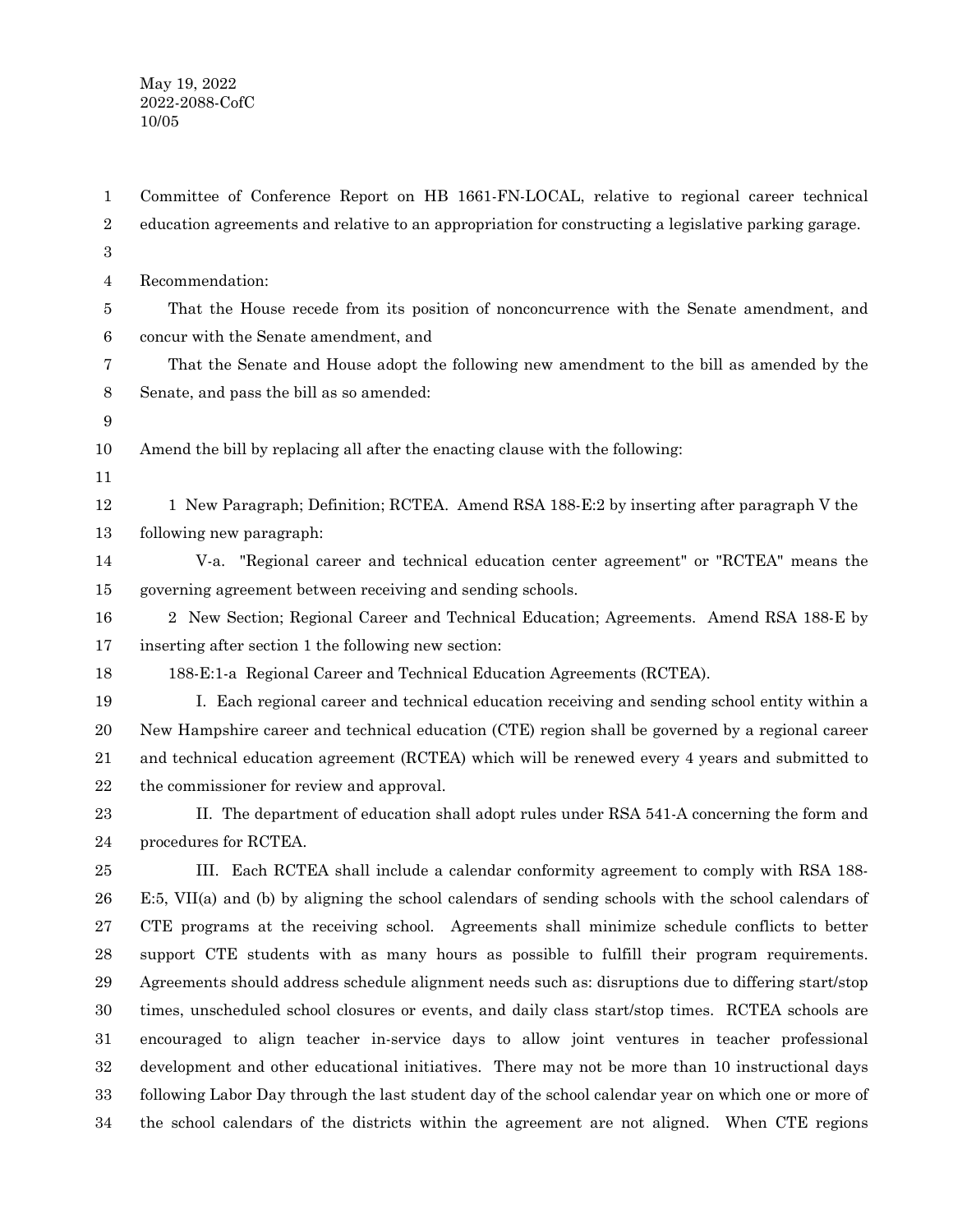#### **Committee of Conference Report on HB 1661-FN-LOCAL - Page 2 -**

overlap, or students attend programs in more than one CTE, the provisions of this section shall apply to both regional centers. The commissioner shall not approve a RCTEA that does not comply with this paragraph, however a RCTEA may contain provisions for waiver by the commissioner of dissimilar days for extenuating or emergency purposes. If the commissioner determines that all schools within the RCTEA have plans and are reasonably working towards the implementation of an aligned calendar to ensure compliance with this paragraph, an annual waiver may be approved, but a waiver for this purpose shall not be extended beyond July 1, 2026. 1 2 3 4 5 6 7

IV. Each RCTEA shall include the provisions to fulfill the recognition of credits in RSA 188- E:5, XIII. 8 9

V. Each RCTEA shall include a plan for sending and regional schools to provide tuition and transportation for any student from a sending school who wishes to attend a CTE program, subject to attainment of prerequisites, space availability within the program, and appropriate qualifications under RSA 188-E:2, VIII(b) and RSA 188-E:8, and report to the commissioner any constraints in funding for tuition and transportation that need to be addressed to provide this opportunity. Sending districts shall be responsible for ensuring students schedules allow for full access to CTE programs offered at the regional CTE center, including travel time on buses. 10 11 12 13 14 15 16

3 CTE Program; Instructional Time. RSA 188-E:5, VII is repealed and reenacted to read as follows: 17 18

VII.(a) All career and technical education students shall be given access to career and technical education programs for the instructional time for those programs. 19 20

(b) Upon a joint application by a student's career and technical education center and his or her sending district, the commissioner may grant a waiver from the requirement of subparagraph (a) on a case-by-case basis. A student waiver may be granted on a case-by-case basis from the requirement of subparagraph (a) in accordance with approved procedure in the RCTEA. 21 22 23 24

4 New Paragraph; CTE Credits. Amend RSA 188-E:5 by inserting after paragraph XII the following new paragraph: 25 26

XIII. A student shall be awarded required subject credit toward district graduation by demonstrating proficiency in a regional career and technical education course or program that is embedded with content area competencies that meet or exceed the district subject and required course competencies. Sending school graduation competencies embedded in a career and technical education course or program used to earn the equivalent or to earn partial credit to satisfy the required graduation competencies shall align with the skills, knowledge, and work study practices as determined by the local school district and in accordance with the terms of the RCTEA. A student who demonstrates proficiency in the embedded CTE course or program competencies and who is determined to have met the content area academic standards required by the high school shall have such credits counted toward the required program area for a high school diploma. 27 28 29 30 31 32 33 34 35 36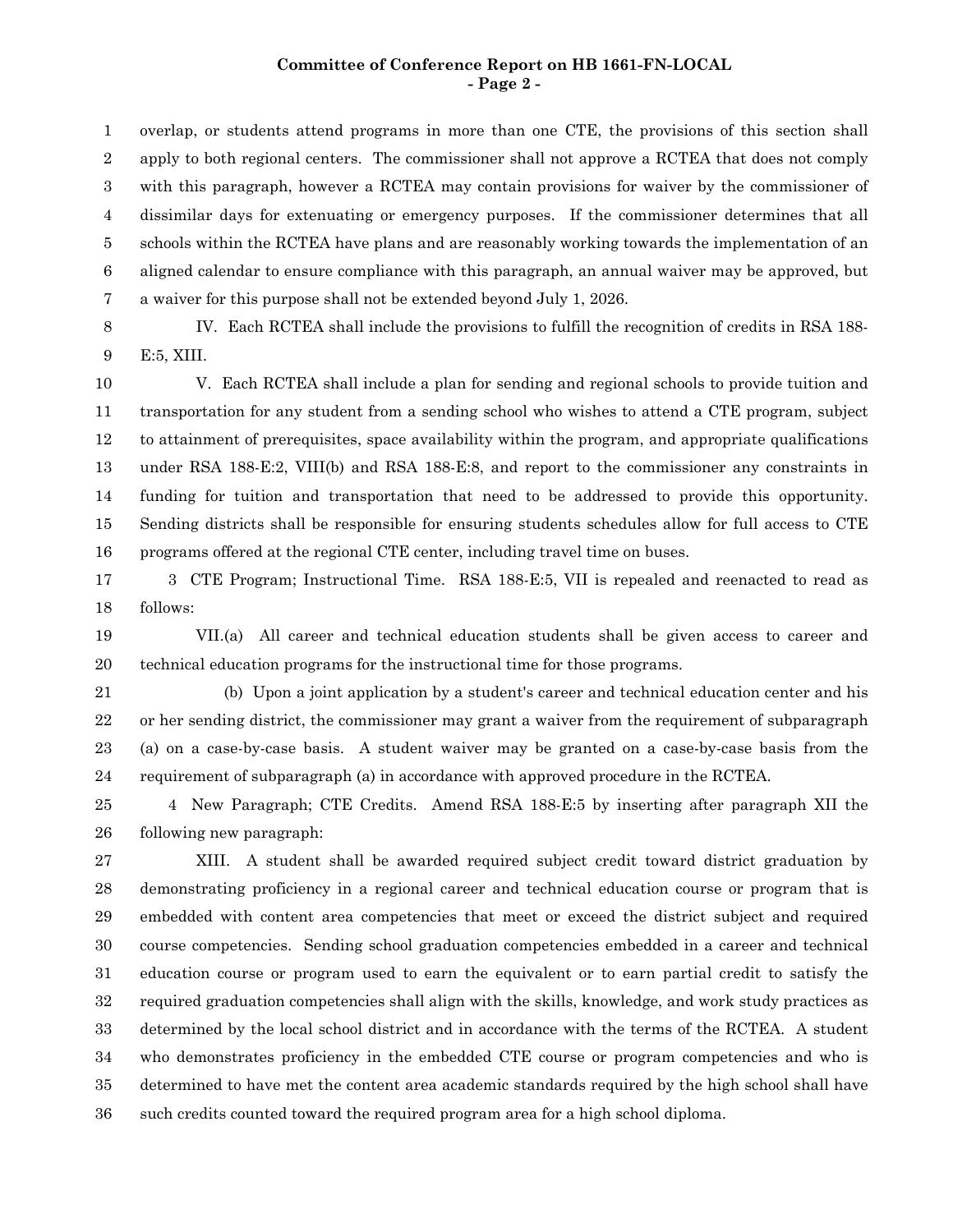# **Committee of Conference Report on HB 1661-FN-LOCAL - Page 3 -**

5 Applicability; Rulemaking. The requirements for regional career and technical education center agreements (RCTEA) under RSA 188-E:1-a and RSA 188-E:5 as inserted by this act shall not be implemented until rules of department of education pursuant to RSA 188-E:1-a, II are adopted and effective. 6 Appropriation; New Legislative Parking Garage; Department of Justice. I. The sum of \$9,350,000 for the fiscal year ending June 30, 2022 is hereby appropriated to the department of administrative services for the purpose of preliminary design, engineering, and site work for a new legislative parking garage on the site of the department of justice building located at 33 Capitol Street and for moving and leasing costs for relocating the department of justice. The governor is authorized to draw a warrant for said sum out of any money in the treasury not otherwise appropriated, and said appropriation shall not lapse. II. Sums appropriated in paragraph I are based on, but shall not be restricted by, the estimates below: (a) Preliminary design, engineering and site work: (1) Design and engineering costs of a 450 space parking garage - \$1,400,000. (2) Design and engineering costs to demolish Storrs Street garage - \$105,000. (3) Design and engineering costs to demolish current DOJ building - \$35,000. (4) Cost to abandon Capitol Street - \$25,000. (5) Cost of demolition of DOJ Building - \$1,100,000. (6) Cost and engineering for DOJ site prep - \$535,000. (b) Moving and leasing related costs: (1) Cost to move the department of justice - \$1,200,000. (2) Approximate fit-up cost of 50,000 square feet - \$3,750,000. (3) Annual lease costs for the entire building - \$1,200,000. 7 New Subparagraph; State Treasurer and State Accounts; Application of Receipts; Special Fund for Administration of Opioid Treatment Programs. Amend RSA 6:12, I(b) by inserting after subparagraph (382) the following new subparagraph: (383) Moneys deposited in the special fund for administration of opioid treatment programs established in RSA 172:8-c. 8 New Section; New Hampshire Substance Use Disorder Services System; Special Fund for Administration of Opioid Treatment Programs. Amend RSA 172 by inserting after section 8-b the following new section: 172:8-c Special Fund for Administration of Opioid Treatment Programs. There is hereby 1 2 3 4 5 6 7 8 9 10 11 12 13 14 15 16 17 18 19 20 21 22 23 24 25 26 27 28 29 30 31 32 33

established a special fund for administration of opioid treatment programs. The fund shall be composed of fees collected by the commissioner in accordance with RSA 172:14, II, and shall be used to carry out the provisions of this chapter including, but limited to, acting upon the application for the certification, permit, or training of opioid treatment programs. The fund shall be nonlapsing and 34 35 36 37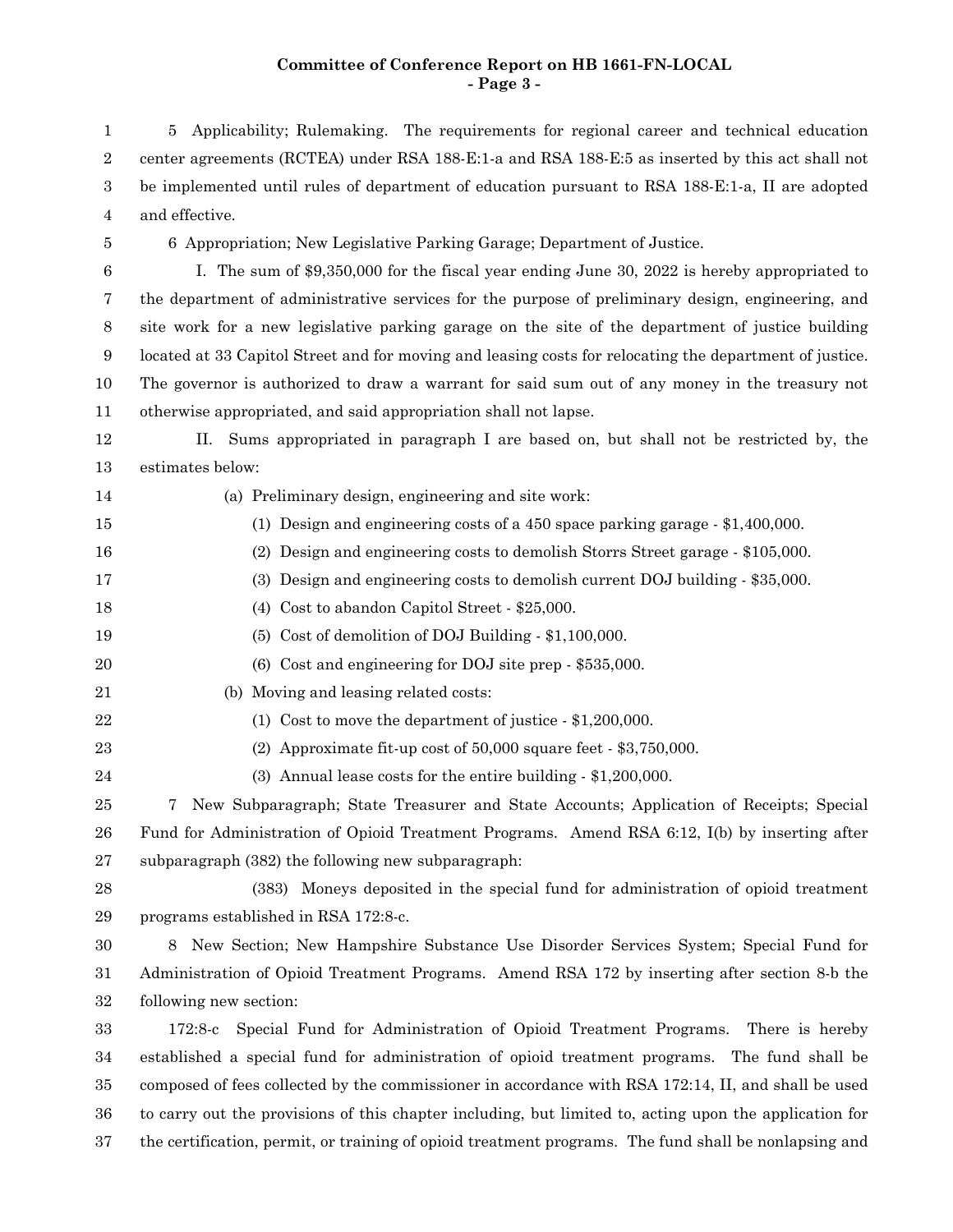### **Committee of Conference Report on HB 1661-FN-LOCAL - Page 4 -**

shall be continually appropriated to the commissioner for the purposes of this chapter to support program operations for certification and administration of the department of health and human services oversight of opioid treatment programs. 1 2 3

4

9 Department of Health and Human Services; Developmental Services; Pilot Program.

I. For the fiscal year ending June 30, 2023, the department of health and human services, division of long term supports and services, shall develop a pilot program to provide services for individuals with developmental disabilities, between 18 and 21 years of age, who are enrolled in school and determined eligible for developmental services that are not the responsibility of the local education agency, another state agency, or another division of the department. Participation in the pilot program plan shall be limited to not more than 20 eligible individuals. The selection of the eligible individuals shall be done in a transparent manner accessible by any interest party in the developmental disability community. The department may adopt rules under RSA 541-A relative to implementation and administration of the pilot program. 5 6 7 8 9 10 11 12 13

II. For purposes of the pilot program, the local education agency, all state agencies, and divisions of the department involved with an individual seeking services shall, with the consent of the individual or the individual's guardian, provide information to the area agency and participate in the individual's service planning. The area agency shall provide such information to the department. 14 15 16 17 18

III. In addition, the department shall use the information provided in accordance with paragraph II to make the final determination as to whether the services requested are the legal responsibility of the local education agency, another state agency, or another division of the department. All services provided through the pilot program shall be described in detail and provided to the interested parties identified in paragraph V. This requirement shall not be construed as authorization to report personally identifiable information of the program participants. 19 20 21 22 23 24

IV. For individuals deemed eligible pursuant to paragraph I, the time period between completion of the individual service agreement, pursuant to RSA 171-A:12, and the allocation by the department of the funds needed to perform the services required by the agreement shall not exceed 90 calendar days. 25 26 27 28

V. On or before February 1, 2023, the department shall provide a detailed report of the pilot program plan to the senate health and human services committee, the senate finance committee, the house children and family law committee, the house health, human services and elderly affairs committee, the house finance committee, the oversight committee on health and human services established in RSA 136-A:13, and the fiscal committee of the general court. The report shall include data on utilization, including the number of individuals seeking services in accordance with paragraph I, the number of individuals provided services as part of the pilot program, the types of specific services provided for each individual, the total cost of the services provided, and other 29 30 31 32 33 34 35 36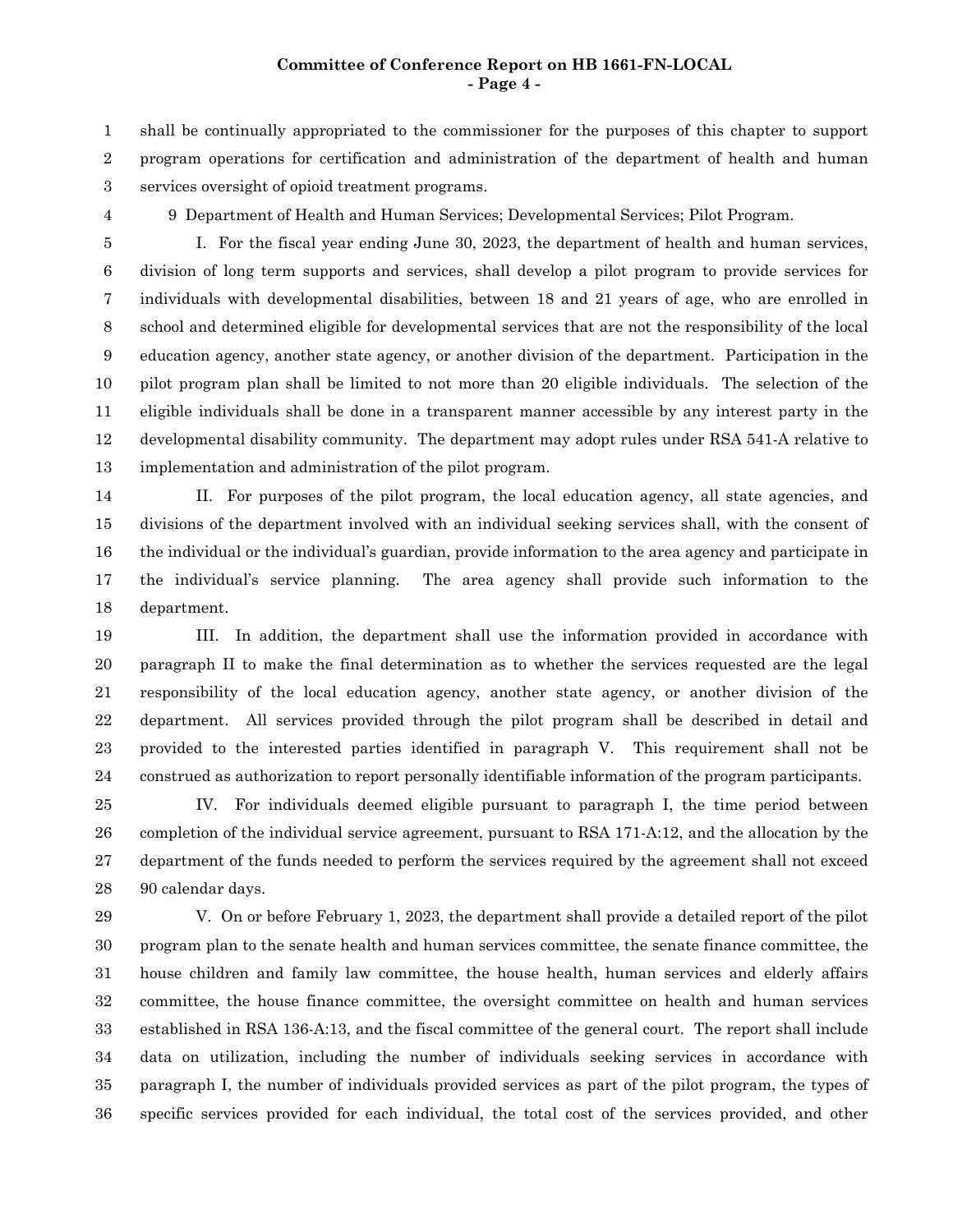# **Committee of Conference Report on HB 1661-FN-LOCAL - Page 5 -**

relevant information necessary to assess the pilot program for statewide expansion as part of the state budget for the biennium ending June 30, 2025. 1 2

VI. If the department determines that all necessary coordination for the pilot program has been sufficiently completed, the department may make a request to the fiscal committee of the general court to begin implementation of the pilot program on an appropriate effective date. The pilot program shall not begin until approval by the fiscal committee of the general court. 3 4 5 6

VII. There is hereby appropriated to the department of health and human services the sum of \$2,800,000, for the fiscal year ending June 30, 2023, for the purpose of implementing the pilot program plan or the pilot itself, for developmental services established in this section. Additionally, the department may accept and expend any applicable federal funds, and any gifts, grants, or donations that may be available for the purposes of the pilot program. In the event of any remaining funds not otherwise expended after reaching the cap of serving 20 eligible individuals under the pilot program, the department may allocate funding and provide services to additional eligible individuals. The governor is authorized to draw a warrant for said sum out of any money in the treasury not otherwise appropriated. 7 8 9 10 11 12 13 14 15

10 Public Assistance to Blind, Aged, or Disabled Persons, and to Dependent Children; Unauthorized Payments; Recovery by State. RSA 167:17-a is repealed and reenacted to read as follows: 16 17 18

167:17-a Unauthorized Payments; Recovery by State. Any sums paid to or on behalf of any person under the provisions of RSA 167 as a result of any false statement, misrepresentation or concealment of or failure to disclose the receipt of property, wages, income or resources by such person or by any person legally liable for his or her support may be recovered through administrative or judicial process, in an action brought by the state or the commissioner of the department of health or human services, or his or her designee, against such person. The commissioner of the department of health and human services shall recover any unauthorized payments pursuant to applicable federal and state law by either reasonably adjusting current and future grant amounts received by the person violating the provisions of this section, or through repayment to the department during such time the person is not currently receiving public assistance. A person who knowingly, and with malfeasance, assists a recipient or another person in obtaining an overpayment shall be jointly and severally liable for the overpayment unless prohibited by federal law. 19 20 21 22 23 24 25 26 27 28 29 30

31

11 Repeal. The following are repealed:

32

I. RSA 126-A:4-a, relative to the health care plan report.

33

II. 2019, 346:348, relative to quarterly reporting on Medicaid rate increases.

12 New Sections; Recreation Camp Licensing; Confidentiality and Investigations. Amend RSA 170-E by inserting after 66 the following new sections: 34 35

170-E:67 Confidentiality and Investigations. The department may request and shall receive cooperation from other state agencies in connection with investigations and licensure. The 36 37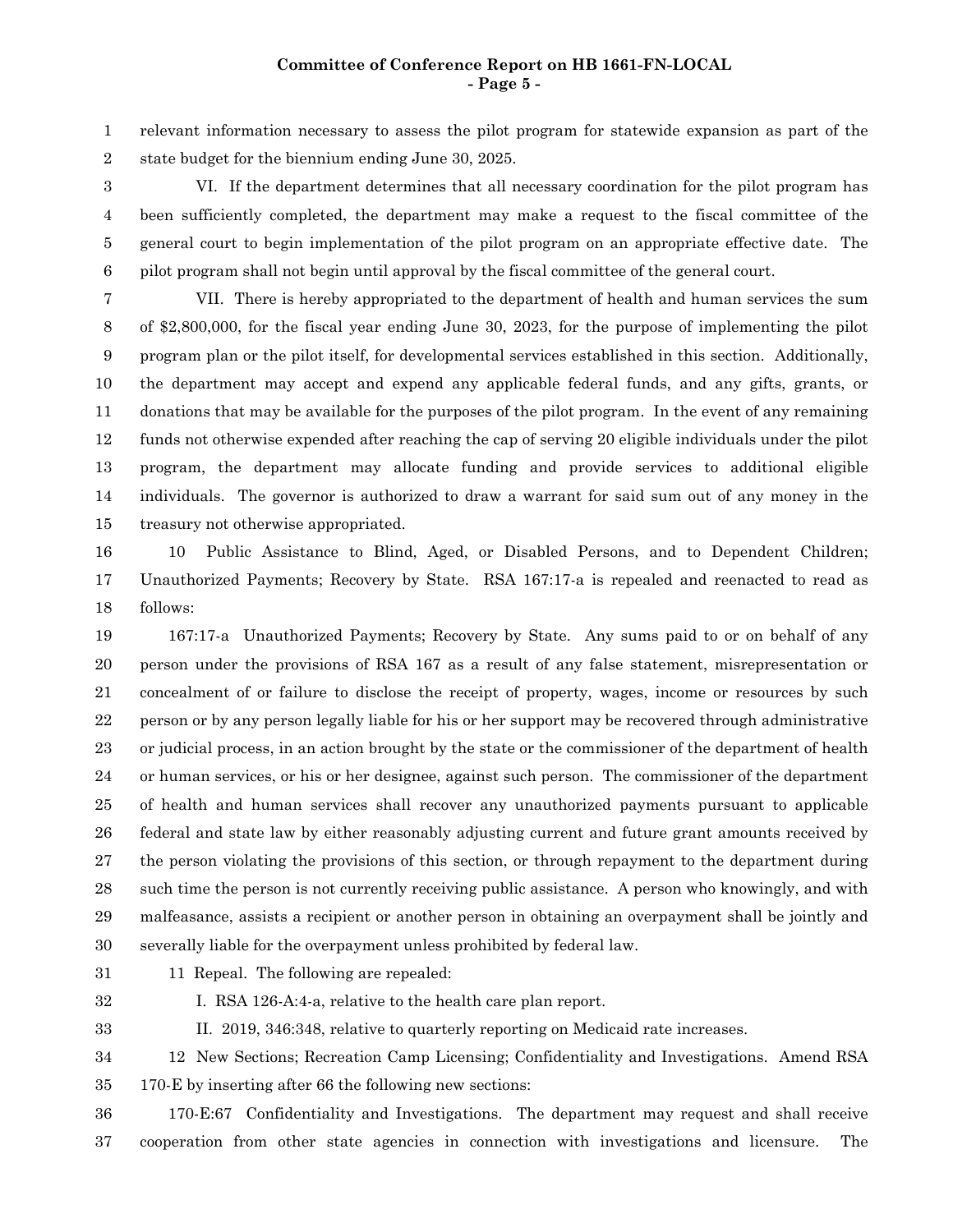### **Committee of Conference Report on HB 1661-FN-LOCAL - Page 6 -**

- department shall strictly observe the confidentiality requirements of the agency from which it receives information. 170-E:68 License Suspension, Revocation, or Denial. The department may suspend, revoke, or deny any license if the license holder: I. Neglects or abuses children in his or her care; II. Does not comply with this subdivision or the rules adopted under this subdivision relative to the health and safety of children; III. Violates any provision of this subdivision, or is unable to meet and maintain standards adopted by the commissioner; IV. Substantially or repeatedly violates any provisions of the license issued; V. Furnishes or makes any misleading or any false statement or report to the department; VI. Refuses or fails to submit any reports or to make available to the department any records required by it in making an investigation of the facility for licensing purposes; VII. Refuses or fails to submit to an investigation or to the required visits by the department; VIII. Refuses or fails to admit authorized representatives of the department at any time the camp is in operation for the purpose of investigation or visit; IX. Fails to provide, maintain, equip, and keep in safe and sanitary condition premises established or used for recreation camps as required under standards prescribed by rules adopted by the commissioner under RSA 541-A or as otherwise required by any law, rule, ordinance, or term of the license applicable to the location of such facility; or X. Retaliates against an employee who in good faith reports a suspected violation of the provisions of this subdivision and rules adopted under it. 13 New Paragraph; Child Protection Act; Issuance of Summons and Notice. Amend RSA 169- C:8 by inserting after paragraph I the following new paragraph: I-a. If the location of the parent or parents is unknown as set forth in an affidavit filed with the court in which the petitioner describes its efforts to locate the parent or parents, the court may, upon request of the petitioner, order the petitioner to provide notice by publication once a week for 2 successive weeks in a newspaper of general circulation where that person was last domiciled or by certified mail at the last known address. Notwithstanding the time limits in paragraph I, if service by publication is ordered, the preliminary hearing should not be later than 40 days from the date the petition is filed and no sooner than 7 days from the last date of publication. The need for service by publication shall constitute extraordinary circumstances to extend the time for an adjudicatory hearing, pursuant to RSA 169-C:15, III(d). 1 2 3 4 5 6 7 8 9 10 11 12 13 14 15 16 17 18 19 20 21 22 23 24 25 26 27 28 29 30 31 32 33 34
- 35

14 Child Protection Act; Preliminary Hearing. Amend RSA 169-C:15, IV to read as follows:

IV. The court shall determine whether each parent summoned, having eustody or control of the child, understands the possible consequences to parental rights should the court find that the 36 37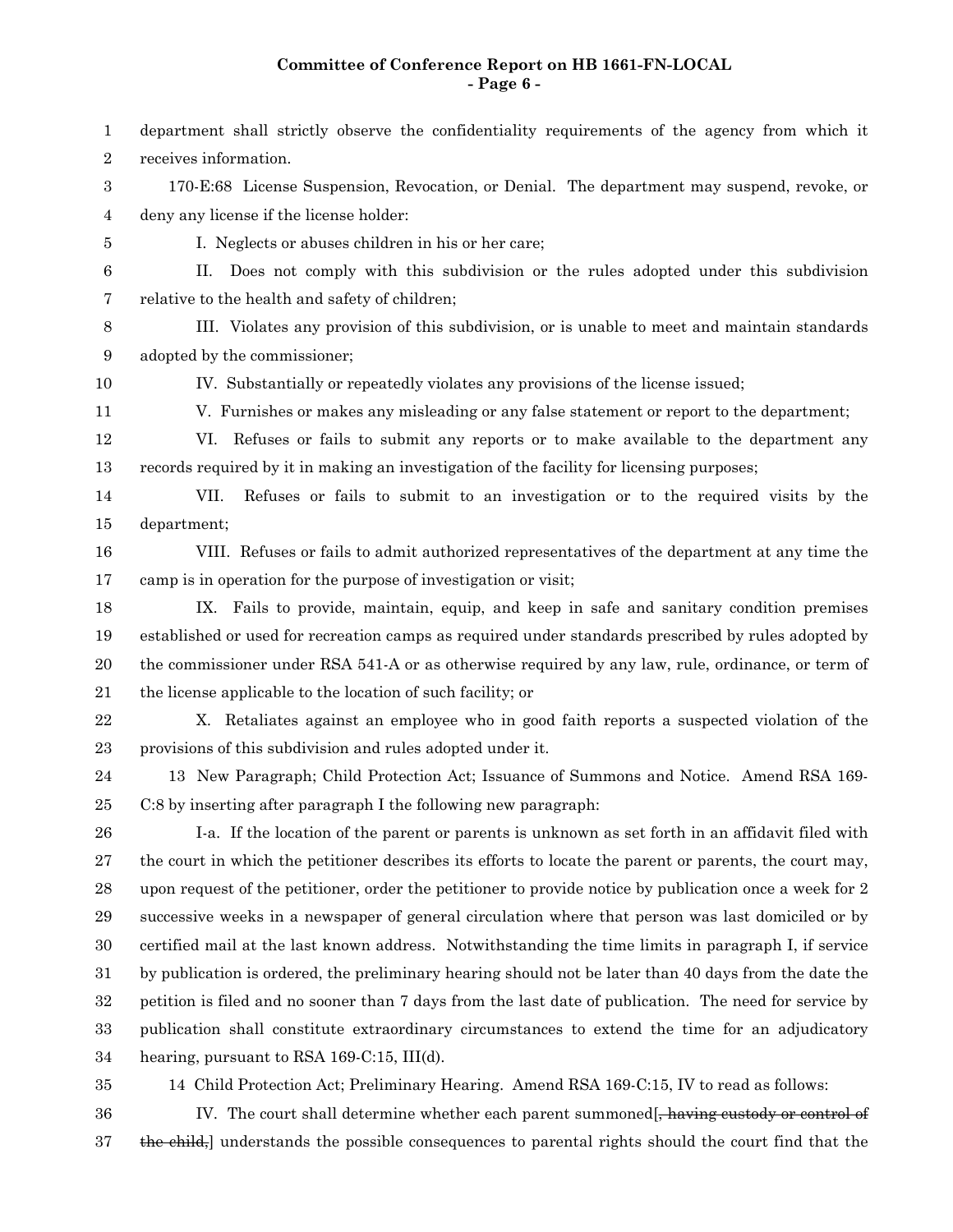#### **Committee of Conference Report on HB 1661-FN-LOCAL - Page 7 -**

child is abused or neglected. Each person shall sign a statement stating that such person understands the consequences to parental rights. Such statement shall be in a form to be determined by the court. 1 2 3

15 New Subparagraph; Residential Care and Child-Placing Agency Licensing; Definition. Amend RSA 170-E:25, II by inserting after subparagraph (f) the following new subparagraph: 4 5

6

 $(g(1)$  "Kinship care home" means a type of foster home in which an individual or individuals are licensed to provide care exclusively to kin. There shall be a maximum of 6 children including the children living in the home and children received for child care who are related to the residents. 7 8 9

(2) Notwithstanding the limit of 6 children under subparagraph  $(g)(1)$ , if the kinship care family is willing and able to take a sibling or a group of siblings of a child already in their care, and the department has concluded that the kinship care family is able to provide for the safety, permanency, and well-being of the child or children, the department may place the sibling or group of siblings in the kinship care home. 10 11 12 13 14

16 New Paragraph; Residential Care and Child-Placing Agency Licensing; Definition of Kin Added. Amend RSA 170-E:25 by inserting after paragraph X the following new paragraph: 15 16

X-a. "Kin" means a child or children who for which there is a connection or history between a child or their parents and another responsible adult, including but not limited to related adults. 17 18

17 New Paragraph; State Registry and Criminal Records Check for Foster Family Homes, Institutions, and Child-Placing Agencies. Amend RSA 170-E:29 by inserting after paragraph V the following new paragraph: 19 20 21

VI. A kinship care home shall be considered a foster family home for purposes of this section. 22 23

18 Residential Care and Child-Placing Agency Licensing; Issuance. Amend RSA 170-E:31, I to read as follows: 24 25

I. Licenses shall be issued in such form and manner as prescribed by rules adopted by the commissioner under RSA 541-A and, for foster family homes*, kinship care homes,* and specialized care, shall be valid for 2 years from the date issued, unless revoked by the department, or voluntarily surrendered by the licensee, or subject to conditions attached to the license which provide for a shorter license period than 2 years. 26 27 28 29 30

19 New Paragraph; Residential Care and Child-Placing Agency Licensing; Record of Licenses. Amend RSA 170-E:33 by inserting after paragraph II the following new paragraph: 31 32

III. For kinship family care licenses, the name of the children for which the license is issued shall be confidential and exempt from RSA 91-A. 33 34

20 Residential Care and Child-Placing Agency Licensing; Issuance. Amend RSA 170-E:45, II to read as follows: 35 36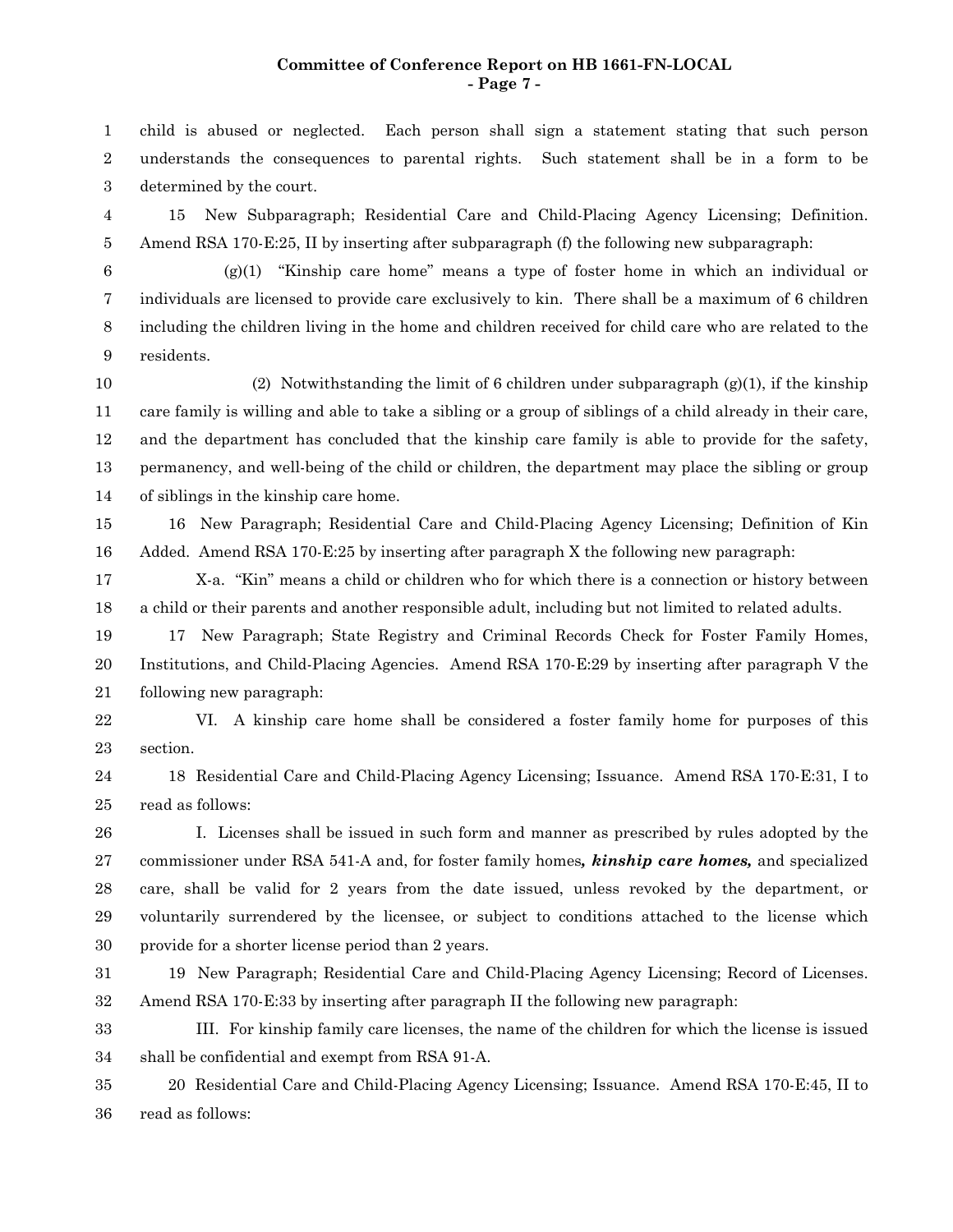#### **Committee of Conference Report on HB 1661-FN-LOCAL - Page 8 -**

II. Foster family homes *and kinship care homes* which have not been licensed but which have been asked to receive children by the department or another child-placing agency on an emergency basis shall not be subject to the penalty provided in subparagraph I(a). The exemption provided in this paragraph is valid for a period of [30] *180* days from the date of placement of the child in the home. 1 2 3 4 5

21 Public Assistance to Blind, Aged, or Disabled Persons, and to Dependent Children. Amend RSA 167:6, IX to read as follows: 6 7

IX. For purposes hereof, a person with a disability between 18 and 64 years of age who is eligible to participate in the work incentive program, known as Medicaid for employed adults with disabilities (MEAD), shall be eligible for medical assistance as medically needy or categorically needy. [The department of health and human services shall establish a sliding fee scale for participants to contribute to the cost of such medical assistance.] Participants in the MEAD program shall be employed at the time of enrollment, and may remain enrolled during temporary unemployment for medical reasons or other good cause. 8 9 10 11 12 13 14

22 Public Assistance to Blind, Aged, or Disabled Persons, and to Dependent Children. Amend RSA 167:6, IX-a to read as follows: 15 16

IX-a. A person with a disability age 65 and older who is eligible to participate in the work incentive program, known as Medicaid for employed older adults with disabilities (MOAD), shall be eligible for medical assistance as medically needy or categorically needy but not to exclude Medicare coverage. [The department of health and human services shall establish a sliding fee scale for participants to contribute to the cost of such medical assistance.] Participants in the MOAD program shall be employed at the time of enrollment, and may remain enrolled during temporary unemployment for medical reasons or other good cause. 17 18 19 20 21 22 23

23 Domestic Relations; Medical Assistance Recipient; Notice of Petition for Spousal Support. Amend RSA 458:19-c, II, to read as follows: 24 25

II. The department of health and human services shall have the opportunity to address the court in any proceeding under this section if the court*, or the department, upon motion to the court,* has concerns relative to: 26 27 28

29

(a) The impact on the recipient of any period of Medicaid ineligibility that would result from the allocation of income or assets; 30

(b) Whether the ward has been the victim of a crime or has been or is at risk of being abused, neglected, or exploited within the meaning of RSA 161-F:43; or 31 32

(c) The cost of the recipient's care to be paid by Medicaid as the result of the proposed allocation of income or assets. 33 34

24 New Paragraph; Domestic Relations; Medical Assistance Recipient; Notice of Petition for Spousal Support. Amend RSA 458:19-c to insert after paragraph II the following new paragraph: 35 36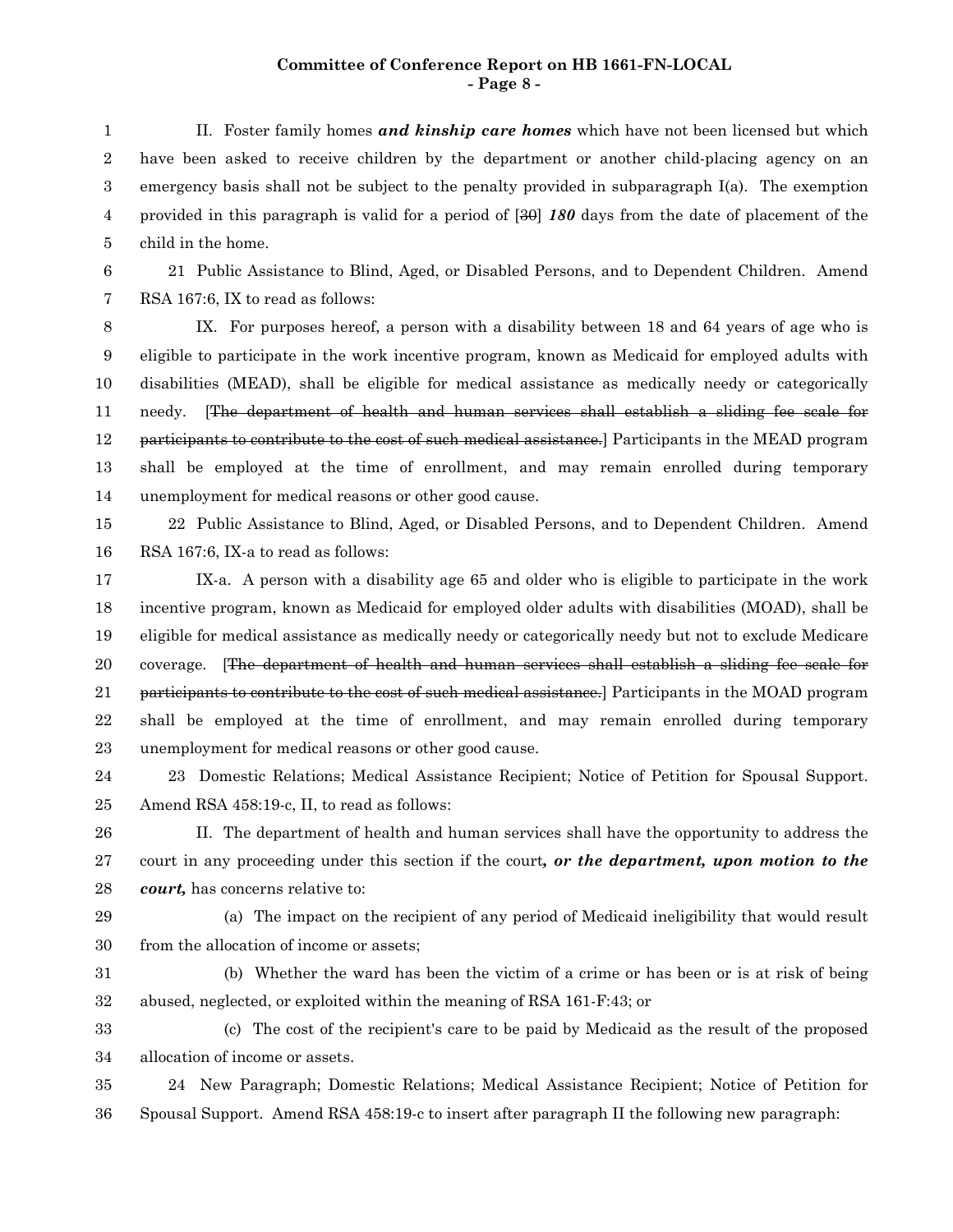# **Committee of Conference Report on HB 1661-FN-LOCAL - Page 9 -**

| 1                | III. No petition of spousal support shall be enforceable against the department as it relates         |
|------------------|-------------------------------------------------------------------------------------------------------|
| $\boldsymbol{2}$ | to eligibility for medical assistance unless the petitioner provides a copy of the petition to the    |
| $\boldsymbol{3}$ | department at least 14 days prior to filing with the court.                                           |
| 4                | Guardians and Conservators; Estate Planning by Guardian. Amend the introductory<br>25                 |
| 5                | paragraph on RSA 464-A:26-a, VII, to read as follows:                                                 |
| 6                | VII. The department of health and human services, the county attorney, and the department             |
| 7                | of justice shall be notified and shall have the opportunity to address the court in any proceeding    |
| 8                | under this section if the court, or the department, upon motion to the court, has concerns            |
| 9                | relative to:                                                                                          |
| 10               | 26 New Paragraph; Guardians and Conservators; Estate Planning by Guardian. Amend RSA                  |
| 11               | 464-A:26-a, VII by inserting after paragraph VII the following new paragraph:                         |
| 12               | VIII. No petition of spousal support shall be enforceable against the department as it relates        |
| 13               | to eligibility for medical assistance unless the petitioner provides a copy of the petition to the    |
| 14               | department at least 14 days prior to filing with the court.                                           |
| 15               | 27 New Section; Uniform Civil Liability for Support; Medical Assistance Recipient; Notice of          |
| 16               | Petition for Spousal Support. Amend RSA 546-A by inserting after section 7 the following new          |
| 17               | section:                                                                                              |
| 18               | 546-A:7-a Medical Assistance Recipient; Notice of Petition for Spousal Support.                       |
| 19               | I. The department of health and human services, the county attorney, and the department of            |
| 20               | justice shall be notified and shall have the opportunity to address the court in any proceeding under |
| 21               | this chapter if the court or department of health and human services has concerns relative to:        |
| $22\,$           | (a) The impact on the ward of any period of Medicaid ineligibility that would result from             |
| 23               | the proposed gift;                                                                                    |
| 24               | (b) Whether the ward has been the victim of a crime or has been or is at risk of being                |
| 25               | abused, neglected, or exploited within the meaning of RSA 161-F:43; or                                |
| ${\bf 26}$       | (c) The cost of the ward's care to be paid by Medicaid as the result of the proposed gift or          |
| $\sqrt{27}$      | income reallocation.                                                                                  |
| $\bf{28}$        | II. No petition of spousal support shall be enforceable against the department as it relates to       |
| 29               | eligibility for medical assistance unless the petitioner provides a copy of the petition to the       |
| $30\,$           | department at least 14 days prior to filing with the court.                                           |
| 31               | 28 Department of Health and Human Services; Medicaid Program; Personal Care Attendants.               |
| $32\,$           | I. The commissioner of the department of health and human services shall, if necessary,               |
| $33\,$           | submit a Title XIX Medicaid state plan amendment to the federal Centers for Medicare and              |
| $34\,$           | Medicaid Services to authorize family caregivers or legally responsible persons of Medicaid           |
| 35               | recipients to serve as personal care attendants under the state Medicaid program. In addition, the    |
| 36               | commissioner may adopt rules under RSA 541-A relative to the ability of family caregivers and         |
| 37               | others to serve as personal care attendants for Medicaid recipients.                                  |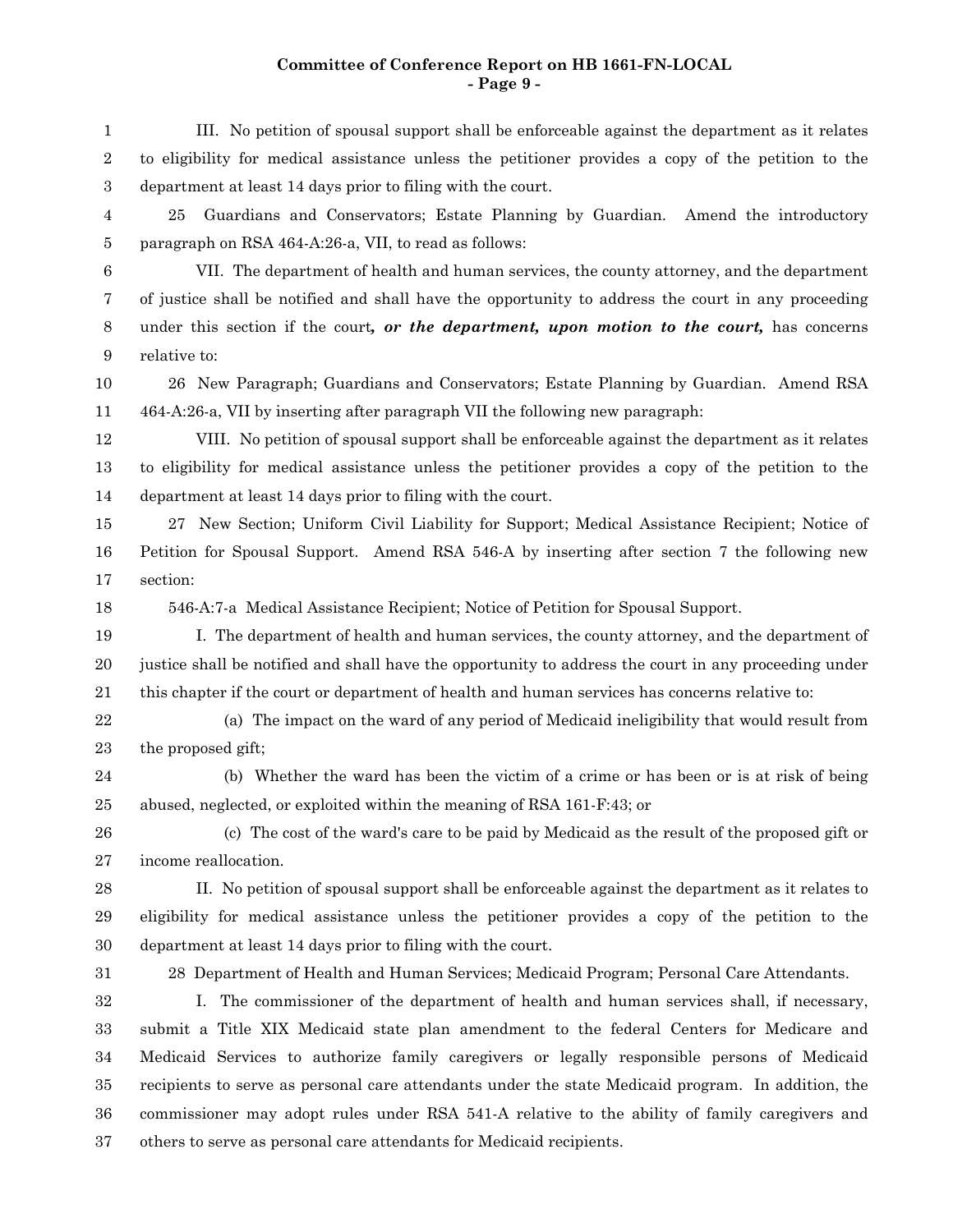# **Committee of Conference Report on HB 1661-FN-LOCAL - Page 10 -**

| $\mathbf{1}$   | II. There is hereby appropriated to the department of health and human services the sum of                                                       |
|----------------|--------------------------------------------------------------------------------------------------------------------------------------------------|
| 2              | \$700,000 for the fiscal year ending June 30, 2023, for the purpose of implementing this section. The                                            |
| 3              | governor is authorized to draw a warrant for said sum out of any money in the treasury not                                                       |
| $\overline{4}$ | otherwise appropriated.                                                                                                                          |
| 5              | Lead Paint Poisoning Prevention and Control; Investigations. Amend the introductory<br>29                                                        |
| 6              | paragraph of RSA 130-A:5, I to read as follows:                                                                                                  |
| 7              | I. The commissioner shall investigate cases of lead poisoning in children reported under                                                         |
| 8              | RSA 141-A whose blood lead level meets or exceeds 5 micrograms per deciliter of whole venous                                                     |
| 9              | $\boldsymbol{\lambda}$ blood $\boldsymbol{\beta}$ , as reported on 2 separate tests except that a blood lead level may be designated as elevated |
| 10             | by the health care provider when the level reported meets or exceeds 5 micrograms per deciliter on                                               |
| 11             | the first venous test. With such a declaration, a second test shall not be required.<br>The                                                      |
| 12             | commissioner may also conduct investigations when there is reason to believe that a lead exposure                                                |
| 13             | hazard, as defined in RSA 130-A:1, XVI(b) and (d), for a child exists. Such investigations shall                                                 |
| 14             | include, but not be limited to:                                                                                                                  |
| 15             | 30 Public Health; Food Service Licensure; Exemptions. Amend RSA 143-A:5, IV to read as                                                           |
| 16             | follows:                                                                                                                                         |
| 17             | IV. Recreation camps inspected and licensed under RSA [149] 170-E, including recreation                                                          |
| 18             | camps that offer food to camp families or alumni in the 45 days prior to or after the camp                                                       |
|                |                                                                                                                                                  |
| 19             | operating season.                                                                                                                                |
| 20             | 31 Compensation of Certain State Officers; Health and Human Services Positions Amended.                                                          |
| 21             | Amend the following position in RSA $94:1$ -a, $I(b)$ , grade DD to read as follows:                                                             |
| 22             | DD Department of health and human services [administrator, family strengthening and child well-                                                  |
| 23             | being initiatives] business improvement administrator                                                                                            |
| 24             | Department of Health and Human Services; Shift Differential Payments; Recovery<br>32                                                             |
| 25             | Forgiveness; Appropriation.                                                                                                                      |
| 26             | I. Any shift differential payments made on or before July 1, 2021, which were inadvertently                                                      |
| 27             | paid due to administrative error to certain clinical staff at New Hampshire hospital and the Glencliff                                           |
| 28             | home, shall be forgiven in full. This section shall preclude any recovery action by the state against                                            |
| 29             | those individuals for such payments.                                                                                                             |
| 30             | II. Any clinical staff at New Hampshire hospital and the Glencliff home who did not receive                                                      |
| 31             | the shift differential payments described in paragraph I, shall receive such payments retroactively.                                             |
| 32             | The department of health and human services, in coordination with the department of                                                              |
| 33             | administrative services, may provide the retroactive payments without the approval of governor and                                               |
| 34             | council or the fiscal committee of the general court.                                                                                            |
| 35             | III. The sum of \$29,000 for the fiscal year ending June 30, 2023, is appropriated to the                                                        |

clinical staff at New Hampshire hospital and the Glencliff home, as described in paragraph II. The 37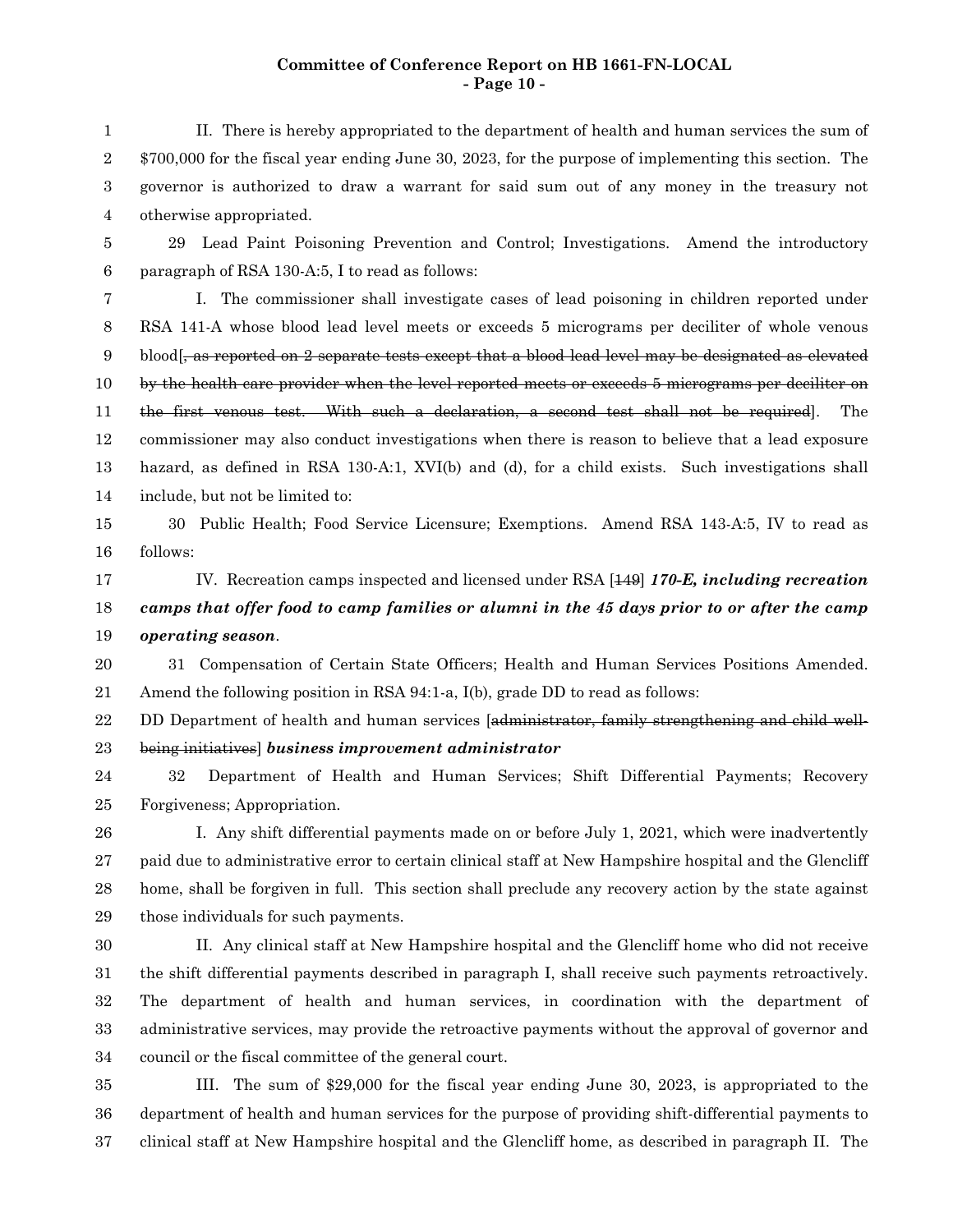# **Committee of Conference Report on HB 1661-FN-LOCAL - Page 11 -**

governor is authorized to draw a warrant for said sum out of any money in the treasury not otherwise appropriated. 1 2

33 Department of Health and Human Services; Inpatient Treatment of Children's Behavioral Health; Positions Established. There are hereby established within the department of health and human services, 6 full-time, unclassified positions to manage inpatient treatment of children's behavioral health, in the division for behavioral health services. Subject to the completion of process and procedures of the joint committee on employee classification, established in RSA 14:14-c, the department shall transfer the existing 6 non-classified employees established for the same purposes to the newly established unclassified positions set forth in this section; and, thereafter, the department shall eliminate the 6 non-classified positions. 3 4 5 6 7 8 9 10

34 New Paragraph; Compensation of Certain State Officers; Salary Adjustment for Recruitment or Retention. Amend RSA 94:3-b by inserting after paragraph I the following new paragraph: 11 12

I-a. Notwithstanding any other provisions of law to the contrary, for any expenditure more than \$10,000 under this paragraph, upon the request of an appointing authority submitted to the commissioner of administrative services for review and evaluation and upon approval by the joint committee on employee classification, the governor and council is hereby authorized, upon a finding by them that it is in the best interests of the state and is necessary in order to recruit and retain or recruit or retain qualified personnel, to make recruitment or retention bonuses for classified clinical positions at New Hampshire hospital and the Glencliff home. The department of health and human services, in conjunction with the department of administrative services, is authorized to make any expenditure less than or equal to \$10,000 under this paragraph. 13 14 15 16 17 18 19 20 21

35 Department of Health and Human Services; Office of Reimbursement; Duties. Amend RSA 126-A:34,  $I(a)$  to read as follows: 22 23

(a) Review and investigate all records of the New Hampshire hospital, [Laconia developmental services, the secure psychiatric unit, the Glencliff home, and [the Anna Philbrook center] *the Hampstead hospital or other state-owned facilities that provide child inpatient psychiatric treatment within the state mental health system*, relative to expenses incurred by patients, residents, or clients at such institutions, facilities, or programs or expenses incurred by patients, residents, or clients receiving care, treatment, services, or maintenance at the direction of the commissioner of health and human services, and make recommendations to the commissioner and to the respective superintendents or directors of such institutions, facilities, or programs as to the rates to be charged for the care, treatment, and maintenance of such patients, residents, or clients. 24 25 26 27 28 29 30 31 32 33

36 Department of Health and Human Services; Liability for Expenses and Hearing on Liability. Amend RSA 126-A:40, I(a) to read as follows: 34 35

(a) Whenever the court issues an order for evaluation, care, or treatment of a child at [the Philbrook center] *a facility that provides child inpatient psychiatric treatment within* 36 37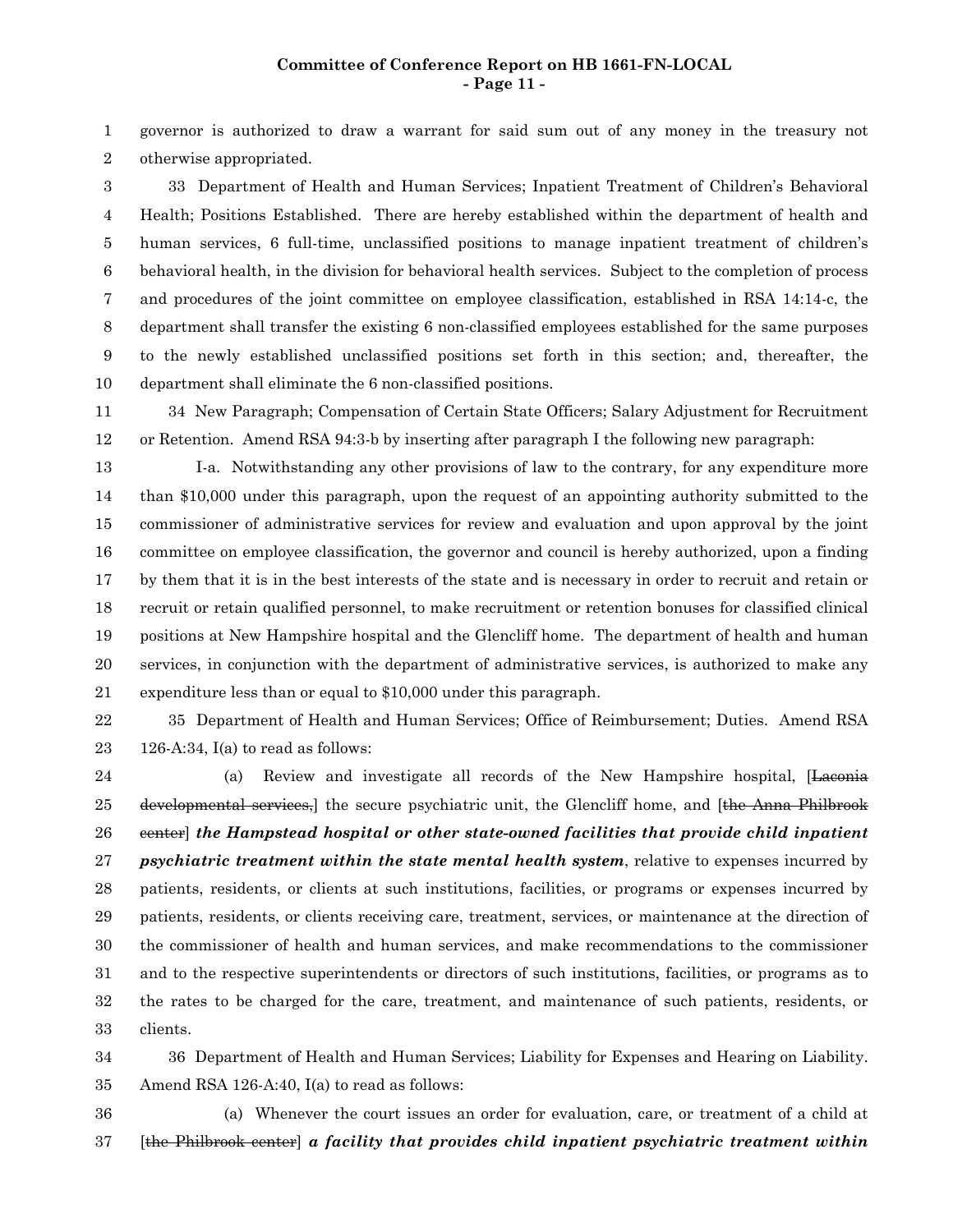## **Committee of Conference Report on HB 1661-FN-LOCAL - Page 12 -**

*the state mental health system* pursuant to RSA 169-B, 169-C, or 169-D, the expenses of such evaluation, care, or treatment shall be borne by the department, except as otherwise provided in this section. 37 Department of Health and Human Services; Liability for Expenses and Hearing on Liability. Amend RSA 126-A:40, III to read as follows: III. The office of reimbursements, acting on behalf of the [New Hampshire hospital] *department of health and human services*, is authorized to compromise or reduce any expense to be charged to the state. 38 Department of Health and Human Services; Limiting Use of Child Restraint Practices; Definitions. Amend RSA 126-U:1, III(d)(1) to read as follows: (1) [The Anna Philbrook center.] *Facilities providing inpatient psychiatric treatment within the state mental health system.* 39 Department of Health and Human Services; New Hampshire Mental Health Services System; References to Anna Philbrook Center Removed. Amend the subdivision heading and the introductory paragraph of RSA 135-C:64 to read as follows: [Anna Philbrook Center] *Child Inpatient Psychiatric Treatment Facility* 135-C:64 [Philbrook Center] *Child Inpatient Psychiatric Treatment Facility*; Purpose. The commissioner shall maintain behavioral health services for children and adolescents in one or more facilities [on the New Hampshire hospital campus, or other locations to be determined] *as designated* by the commissioner. All services for children and adolescents shall be appropriate for each child's developmental stage and shall address the educational, supervisory, and clinical needs of each child. The purposes of child and adolescent services shall include but not be limited to: 40 New Hampshire Mental Health Services System; Reference to Anna Philbrook Center Removed. Amend RSA 135-C:65 to read as follows: 135-C:65 Admission Limitation. Children subject to proceedings in juvenile court may be admitted to [the Philbrook center] *a child inpatient psychiatric treatment facility within the state mental health system* for evaluation, care, or treatment only upon prior approval of the commissioner or designee. 41 New Hampshire Mental Health Services System; Reference to Anna Philbrook Center Removed. Amend RSA 135-C:66 to read as follows: 135-C:66 Access of Records. Notwithstanding any other provisions of law, records regarding children [placed at Philbrook center] *receiving child inpatient psychiatric treatment at a facility within the state mental health system,* pursuant to RSA 169-B, 169-C, or 169-D shall be exchanged between employees of the department to facilitate coordinated care for those children and their families. The confidentiality of such information shall be maintained according to applicable 1 2 3 4 5 6 7 8 9 10 11 12 13 14 15 16 17 18 19 20 21 22 23 24 25 26 27 28 29 30 31 32 33 34 35

law. 36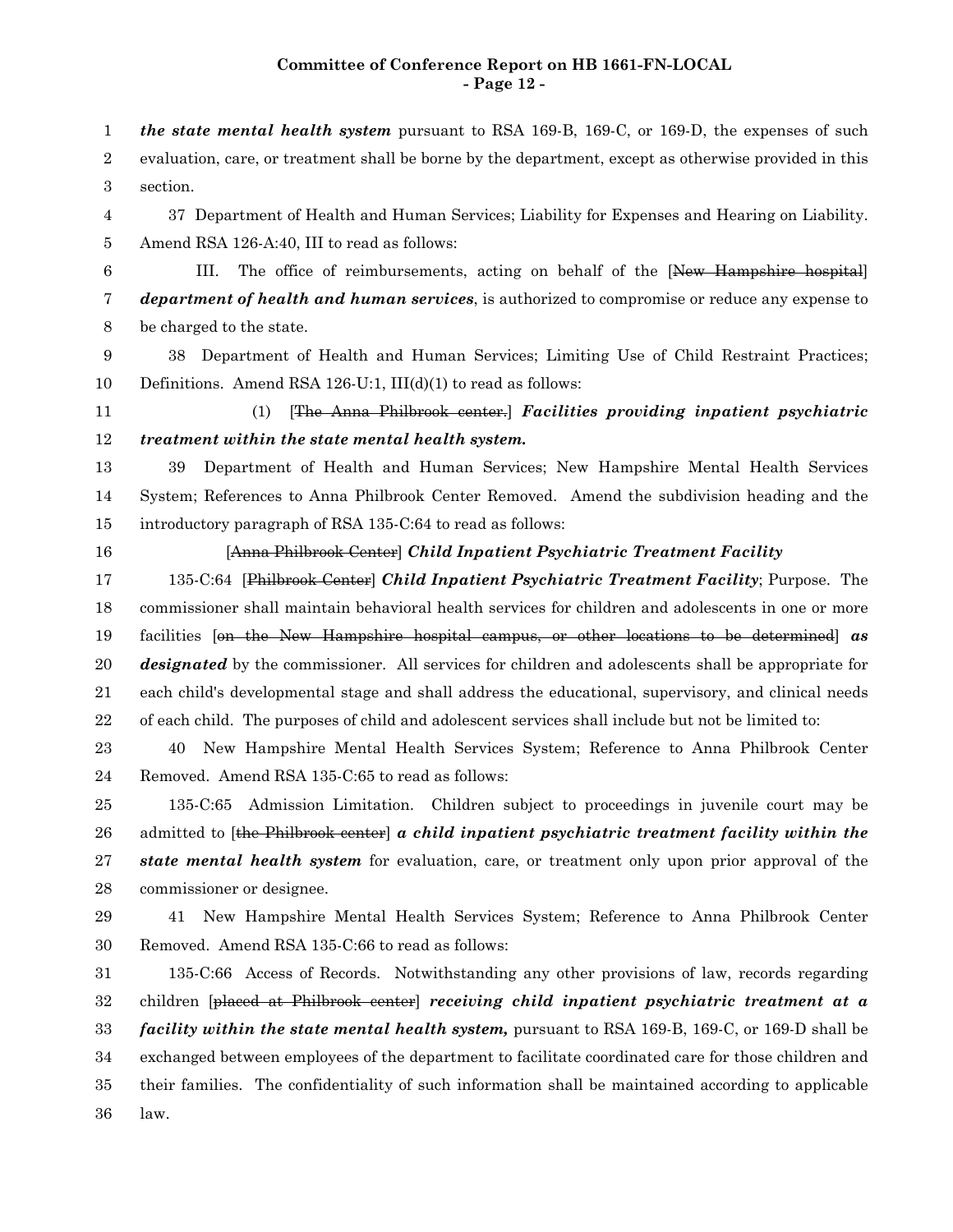#### **Committee of Conference Report on HB 1661-FN-LOCAL - Page 13 -**

42 New Hampshire Mental Health Services System; Reference to Anna Philbrook Center Removed. Amend RSA 135-C:67 to read as follows: 1 2

135-C:67 Admission and Discharge. The commissioner shall adopt rules relative to eligibility criteria and procedures for admission to and discharge from [the Philbrook center] *facilities within* 3 4

*the state mental health system that provide inpatient psychiatric treatment to children*. 5

43 Delinquent Children; Determination of Competence. Amend RSA 169-B:20, V to read as follows: 6 7

V. A competency evaluation may be conducted by an entity approved by the commissioner of health and human services, which may include an agency *[other than the Philbrook center*], a psychiatrist, or psychologist licensed in the state of New Hampshire. The commissioner shall adopt standards establishing the process for approval as an examiner as well as the qualifications required for approval, which shall be based on generally accepted standards for forensic psychiatrists and psychologists. 8 9 10 11 12 13

44 Delinquent Children; Liability for Expenses Incurred. Amend RSA 169-B:40, I(b) to read as follows: 14 15

(b) Subparagraph (a) shall not apply to expenses incurred for special education and related services, or to expenses incurred for evaluation, care, and treatment of the minor [at the Philbrook center] *when receiving child inpatient psychiatric treatment within the state mental health system*, or to expenses incurred for the cost of accompanied transportation. 16 17 18 19

45 Delinquent Children; Liability for Expenses Incurred. Amend RSA 169-B:40, III to read as follows: 20 21

III. The office of reimbursements acting on behalf of [Laconia developmental services and the New Hampshire hospital] *the department of health and human services* is authorized to compromise or reduce any expense to be charged to the state *under this section*. 22 23 24

46 Child Protection Act; Preliminary Disposition. Amend RSA 169-C:16, III to read as follows:

III. The court may at any time order the child, parents, guardian, custodian, or household member subject to the petition or ex parte order, to submit to a mental health evaluation, or undergo a physical examination or treatment, with a written assessment being provided to the court. The court may order that the child, who is the subject of the petition or the family or both be evaluated by a mental health center or any other psychiatrist, psychologist or psychiatric social worker or family therapist or undergo physical examination or treatment with a written assessment provided to the court. Evaluations performed at [the Philbrook center] *a facility providing child inpatient psychiatric treatment within the state mental health system* may occur only upon receiving prior approval for such evaluation from the commissioner of the department of health and human services, or designee. 26 27 28 29 30 31 32 33 34 35

36

25

47 Child Protection Act; Liability for Expenses. Amend RSA 169-C:27, I(b)(2) to read as follows: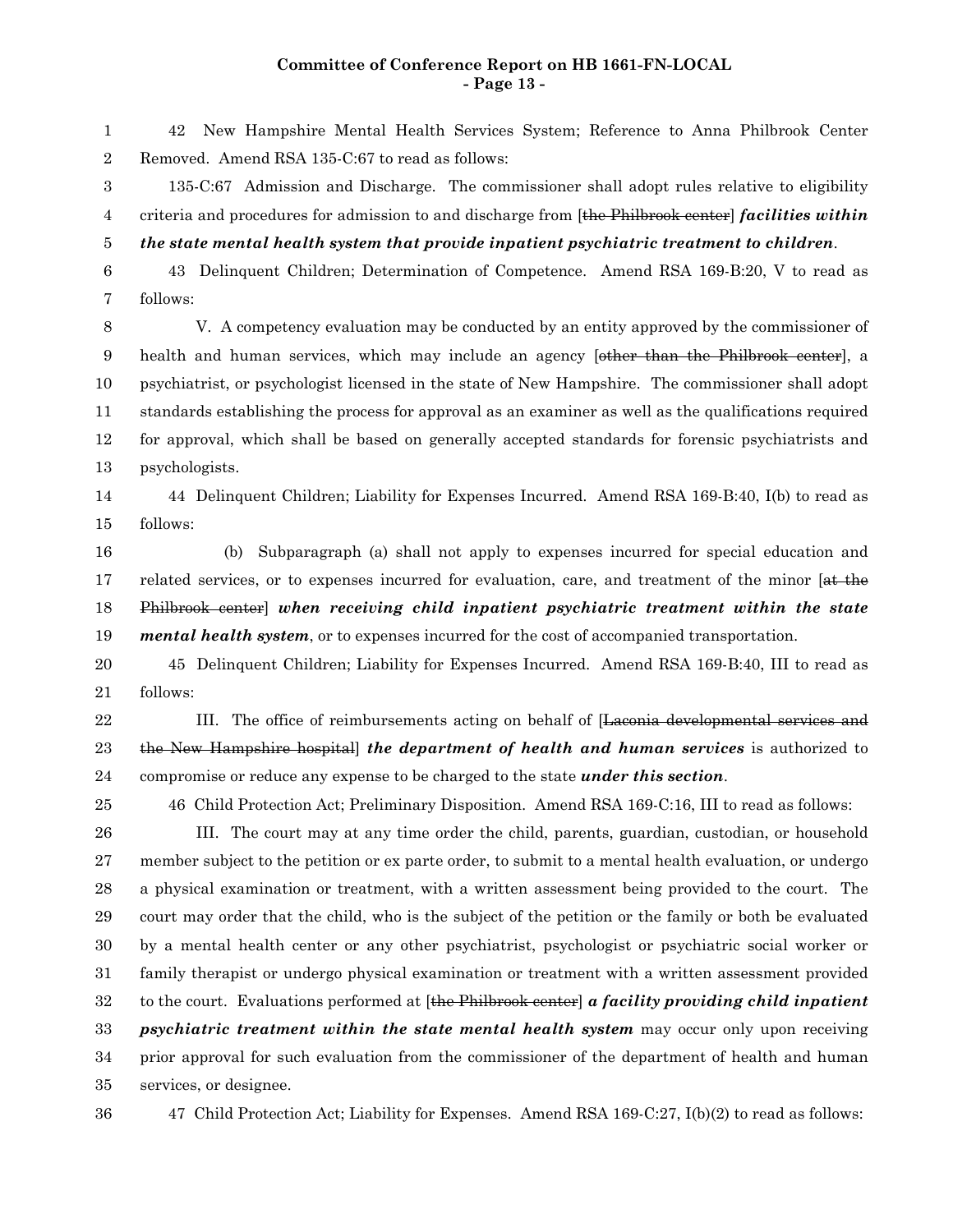## **Committee of Conference Report on HB 1661-FN-LOCAL - Page 14 -**

(2) Expenses incurred for evaluation, care, and treatment of [the child at the New Hampshire hospital] *a child receiving inpatient psychiatric treatment within the state mental health system*; or 1 2 3

4

48 Child Protection Act; Liability for Expenses. Amend RSA 169-C:27, IV to read as follows:

IV. The office of reimbursements acting on behalf of [Laconia developmental services and the New Hampshire hospital] *the department of health and human services* is authorized to compromise or reduce any expense to be charged to the state *under this section*. 5 6 7

49 Children in Need of Services; Adjudicatory Hearing. Amend RSA 169-D:14, III to read as follows: 8 9

III. If the court finds the child is in need of services, it shall, unless a report done on the same child less than 3 months previously is on file, order the department of health and human services or other appropriate agency to make an investigation and written report consisting of, but not limited to, the home conditions, school record and the mental, physical and social history of the child including sibling relationships and residences for the purpose of preserving relationships between siblings who are separated as a result of court ordered placement. Evaluations performed at [the Philbrook center] *a facility providing child inpatient psychiatric treatment within the state mental health system* may occur only upon receiving prior approval for such evaluation from the commissioner of the department of health and human services or designee. When ordered by the court, such investigation shall include a physical and mental examination of the child, parents, guardian, or person having custody. The court may order a substance abuse evaluation of the child, parents, guardian, or person having custody. Any substance abuse evaluation of the parent, guardian, or person having custody of the child shall be conducted by a provider contracted with the bureau of substance abuse services, or a provider paid by the parent, guardian, or person having custody of the child. The cost of said evaluation shall be paid by private insurance, if available, or otherwise by the person undergoing the evaluation, to whom the evaluation shall be provided free or at a reduced cost if the person is of limited means. The court shall inform the parents, guardian, or person having custody and child of their right to object to the physical examination, mental health evaluation, or substance abuse evaluation. Objections shall be submitted in writing to the court having jurisdiction within 5 business days after notification of the time and place of the examination or evaluation. The court may excuse the child, parents, guardian, or person having custody upon good cause shown. No disposition order shall be made by the court without first reviewing the investigation report, if ordered. 10 11 12 13 14 15 16 17 18 19 20 21 22 23 24 25 26 27 28 29 30 31 32

50 Children in Need of Services; Determination of Competence. Amend RSA 169-D:18-a, I to read as follows: 33 34

I. At any point during the proceedings, the court may, either on its own motion or that of any of the parties, order the child to submit to a mental health evaluation for the purpose of determining whether the child is competent to have committed the offenses or acts alleged in the 35 36 37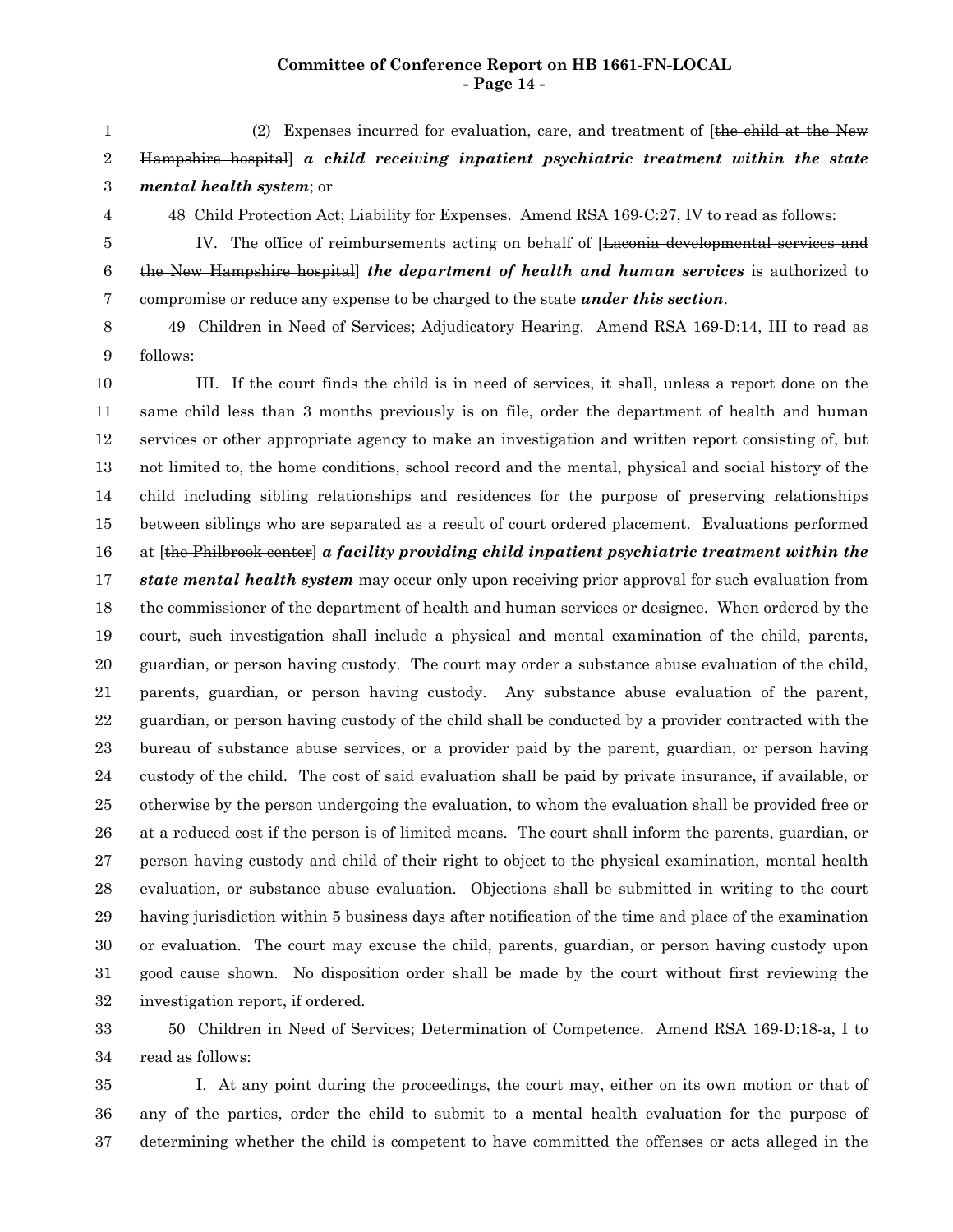#### **Committee of Conference Report on HB 1661-FN-LOCAL - Page 15 -**

petition. The evaluation shall be completed within 60 days of the date of such order and shall be conducted by an agency *[other than the Philbrook center]* which is approved by the commissioner of health and human services, or conducted by a psychologist licensed in New Hampshire or a qualified psychiatrist, or by [the Philbrook center] *a facility providing child inpatient psychiatric treatment within the state mental health system* only upon receiving prior approval for admission of the child for such evaluation by the commissioner of the department of health and human services. The evaluation shall be submitted to the court in writing prior to the hearing on the merits. 1 2 3 4 5 6 7 8

51 Children in Need of Services; Liability for Expenses. Amend RSA 169-D:29, I(b) to read as follows: 9 10

(b) Subparagraph (a) shall not apply to expenses incurred for special education and related services, or to expenses incurred for evaluation, care, and treatment of [the child at the Philbrook center] *a child receiving inpatient psychiatric treatment within the state mental health system* or to expenses incurred for the cost of accompanied transportation. 11 12 13 14

52 Children in Need of Services; Liability for Expenses. Amend RSA 169-D:29, IV to read as follows: 15 16

- IV. The office of reimbursements acting on behalf of [Laconia developmental services and the New Hampshire hospital] *the department of health and human services* is authorized to compromise or reduce any expense to be charged to the state *under this section*. 17 18 19
- 53 Youth Services Center; Records. Amend RSA 621-A:7, I to read as follows: 20

I. Full and complete records shall be kept by the commissioner of the care and study of each child admitted to the youth services center. The records shall not be open to the inspection of any persons not on the staff of the commissioner except that such records shall be available, by court order, to any court having competent jurisdiction of the child in any matter pending in this state or to such person or persons as may be authorized by the court. Notwithstanding any other provision of law, exchange of medical or psychiatric records between [the Philbrook center] *a facility providing child inpatient psychiatric treatment within the state mental health system* and the department shall be permitted. 21 22 23 24 25 26 27 28

29 30

54 Emergency Treatment; Reference Change. Amend the introductory paragraph of RSA 135:21-b to read as follows:

135:21-b Emergency Treatment. A physician licensed in the state, a psychiatrist-supervised physician assistant licensed in this state, a psychiatric mental health advanced practice registered nurse, or a person acting under such physician's, psychiatrist-supervised physician assistant's, or advanced practice registered nurse's direction may administer a recognized and approved form of medical or psychiatric treatment which the physician, psychiatrist-supervised physician assistant, or psychiatric mental health advanced practice registered nurse reasonably believes will tend to promote the physical and mental health of a patient of the New Hampshire hospital, [Laconia 31 32 33 34 35 36 37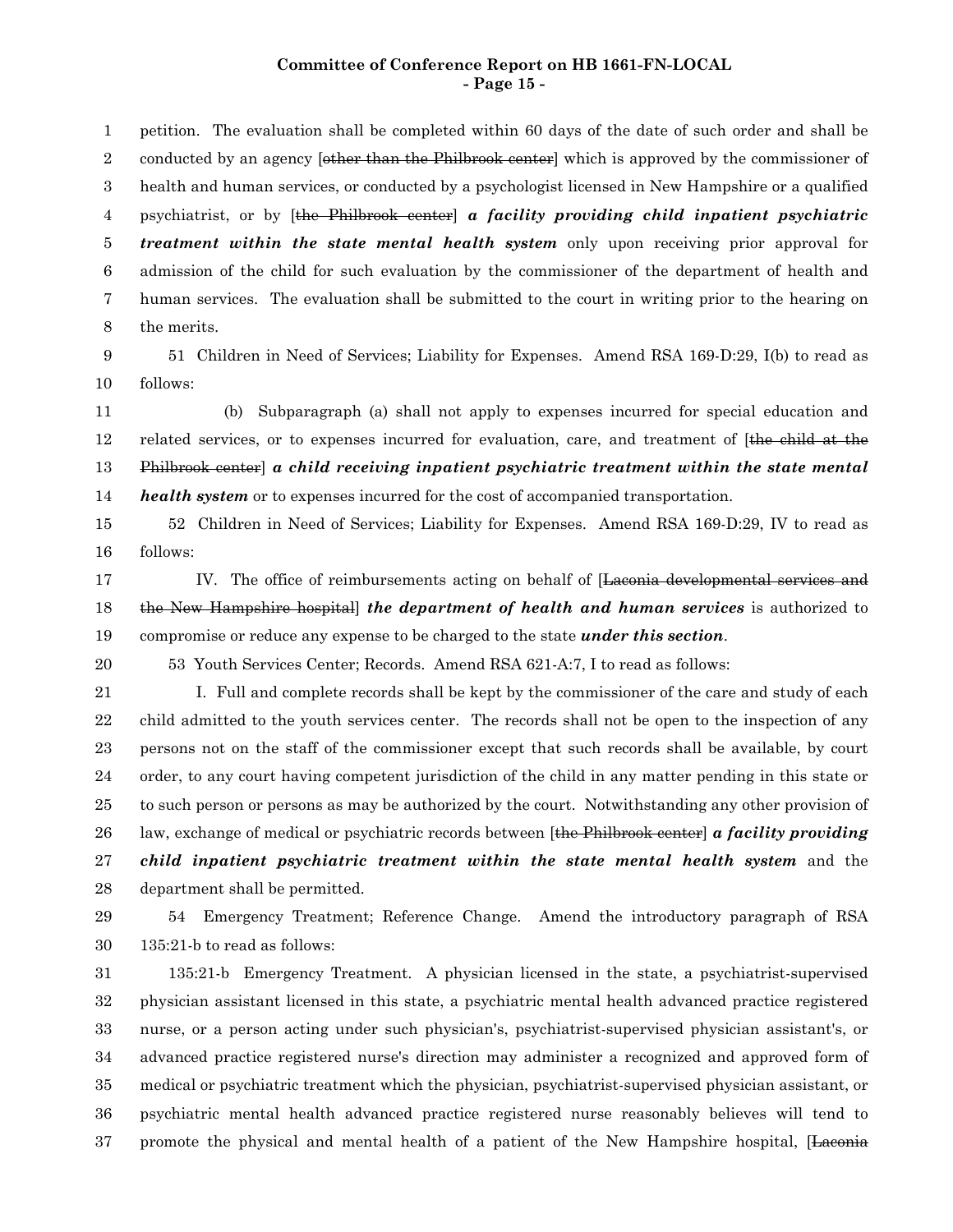### **Committee of Conference Report on HB 1661-FN-LOCAL - Page 16 -**

developmental services,] Glencliff home, any community mental health or developmental services program or treatment facility receiving state grants under RSA 171-A, or any other treatment facility designated as a receiving facility under RSA 135-C, when: 1 2 3

55 State Facilities Other Than New Hampshire Hospital; Reference Change. Amend RSA 135- C:4, I to read as follows: 4 5

I. The commissioner shall have charge of the property and concerns of any facility owned by the state which provides, or which may be established to provide, care and treatment to persons who have mental illness or developmental disabilities, including those subject to the exception set forth in paragraph I-a, with regard to the care and maintenance of the grounds and buildings located at the facility in Concord, known as New Hampshire hospital. Such facilities include, but are not limited to, facilities established at Glencliff known as Glencliff home [and Laconia, known as Laconia developmental services]. 6 7 8 9 10 11 12

56 Child Protection Act; Institutional Abuse and Neglect; Reference Change. Amend RSA 169- C:37 to read as follows: 13 14

169-C:37 Institutional Abuse and Neglect. The department of justice shall be empowered to receive and investigate reports of institutional abuse or neglect at the youth development center, [Laconia developmental services, and New Hampshire hospital] *and any facility that provides child inpatient psychiatric treatment within the state mental health system*; and the department shall be empowered to receive and investigate reports of all other suspected instances of institutional abuse or neglect. Either the department of justice or the commissioner of the department or both may adopt rules consistent with this authority to investigate such reports and take appropriate action for the protection of children. 15 16 17 18 19 20 21 22

57 Guardians and Conservators; Conduct of Hearing; Reference Change. Amend RSA 464-A:8, III to read as follows: 23 24

III. The medical affidavit shall be evidence only of the proposed ward's inability to attend the hearing and shall not be considered in determining his or her incapacity. If the proposed ward is a patient at a county nursing home, *or* state hospital [or Laconia developmental services], the affidavit shall be by the medical director or medical superintendent of such county nursing home $\lceil \cdot \rceil$ or state hospital <del>or developmental services</del>. 25 26 27 28 29

30

58 Child Day Care Licensing; State Registry and Criminal Records Check; Revocation of Registration and Withholding of State Funds. Amend RSA 170-E:7, IV-d to read as follows: 31

IV-d. The fee for a child care employment eligibility card issued under paragraph IV-a shall be [\$50] *\$25* and the card shall be valid for 5 years from the date of issuance, or a prorated amount of [\$10] *\$5* per year from the most recently completed criminal background check. A replacement card may be requested for a [\$15] *\$10* fee. 32 33 34 35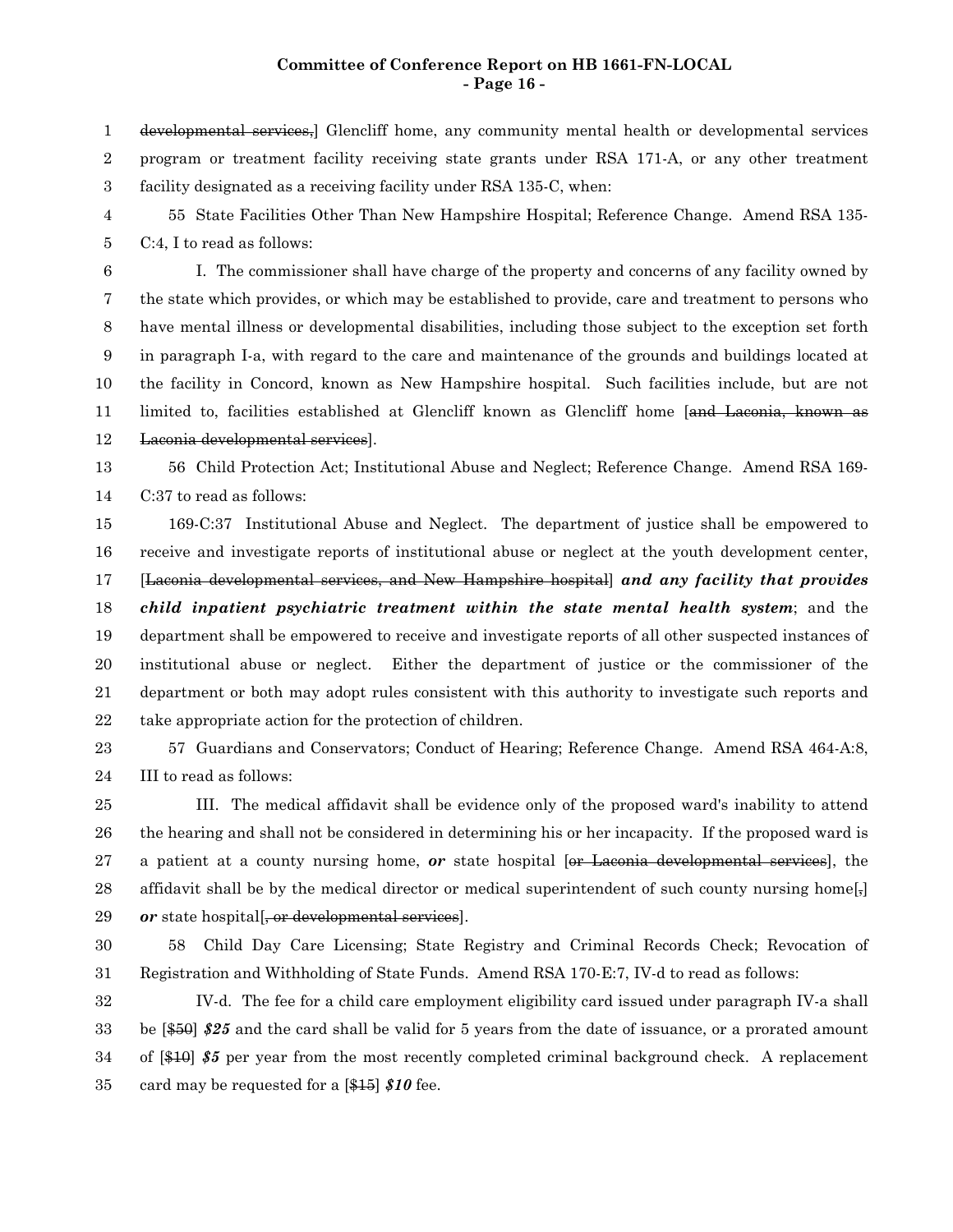# **Committee of Conference Report on HB 1661-FN-LOCAL - Page 17 -**

| $\mathbf 1$      | 59 Residential Care and Child-Placing Agency Licensing; State Registry and Criminal Records                       |
|------------------|-------------------------------------------------------------------------------------------------------------------|
| 2                | Check for Child Care Institutions and Child Care Agencies. Amend RSA 170-E:29-a, VII(b) to read                   |
| 3                | as follows:                                                                                                       |
| 4                | (b) The fee for a residential child care employment eligibility card shall be $[450]$ \$25, and                   |
| 5                | the card shall be valid for 5 years from the date of issuance, or a prorated amount of $\left[410\right]$ \$5 per |
| $\boldsymbol{6}$ | year from the most recently completed criminal background check. The fee for a replacement card                   |
| 7                | shall be $[415]$ \$10.                                                                                            |
| $8\,$            | 60 New Section; Residential Care and Child-Placing Agency Licensing; Transfer or Discharge.                       |
| 9                | Amend RSA 170-E by inserting after section 42 the following new section:                                          |
| 10               | 170-E:42-a Transfer or Discharge of Residents.                                                                    |
| 11               | I. In this section:                                                                                               |
| 12               | "Discharge" means movement of a resident from a child care agency to a non-<br>(a)                                |
| 13               | institutional setting or the termination of services by a child care agency when the child care agency            |
| 14               | ceases to be legally responsible for the care of the resident.                                                    |
| 15               | (b) "Transfer" means movement of a resident from one child care agency to another child                           |
| 16               | care agency when legal responsibility for the care of the resident changes from the transferring to               |
| 17               | the receiving child care agency.                                                                                  |
| 18               | II. A resident shall be transferred or discharged after appropriate discharge planning only                       |
| 19               | for medical reasons, for the resident's welfare or that of other residents, or if the child care agency           |
| 20               | ceases to operate.                                                                                                |
| 21               | III. Transfer or discharge of a resident from a child care agency shall in all instances be                       |
| $\bf 22$         | preceded by written notice which shall contain the following:                                                     |
| 23               | (a) The reason for the proposed transfer or discharge;                                                            |
| 24               | (b) The effective date of the proposed transfer or discharge;                                                     |
| 25               | (c) The location to which the resident is transferred or discharged; and                                          |
| 26               | The name, address, and telephone number of the office of the ombudsman,<br>(d)                                    |
| $\sqrt{27}$      | established under RSA 126-A:4, III, and the name, address, and telephone number of the federally-                 |
| 28               | designated protection and advocacy agency for individuals with disabilities.                                      |
| 29               | IV. Except as provided in paragraph V, written notice of transfer or discharge shall be given                     |
| 30               | at least 30 days before the resident is transferred or discharged. A copy of the notice shall be placed           |
| 31               | in the resident's file and a copy shall be transmitted to the resident's parent or legal guardian and             |
| 32               | the agency responsible for the resident's placement.                                                              |
| 33               | V. Written notice as provided in paragraph III shall be given as soon as practicable before                       |
| 34               | transfer or discharge in the following circumstances:                                                             |
| 35               | If an emergency transfer or discharge is mandated by the resident's health care<br>(a)                            |

needs; 36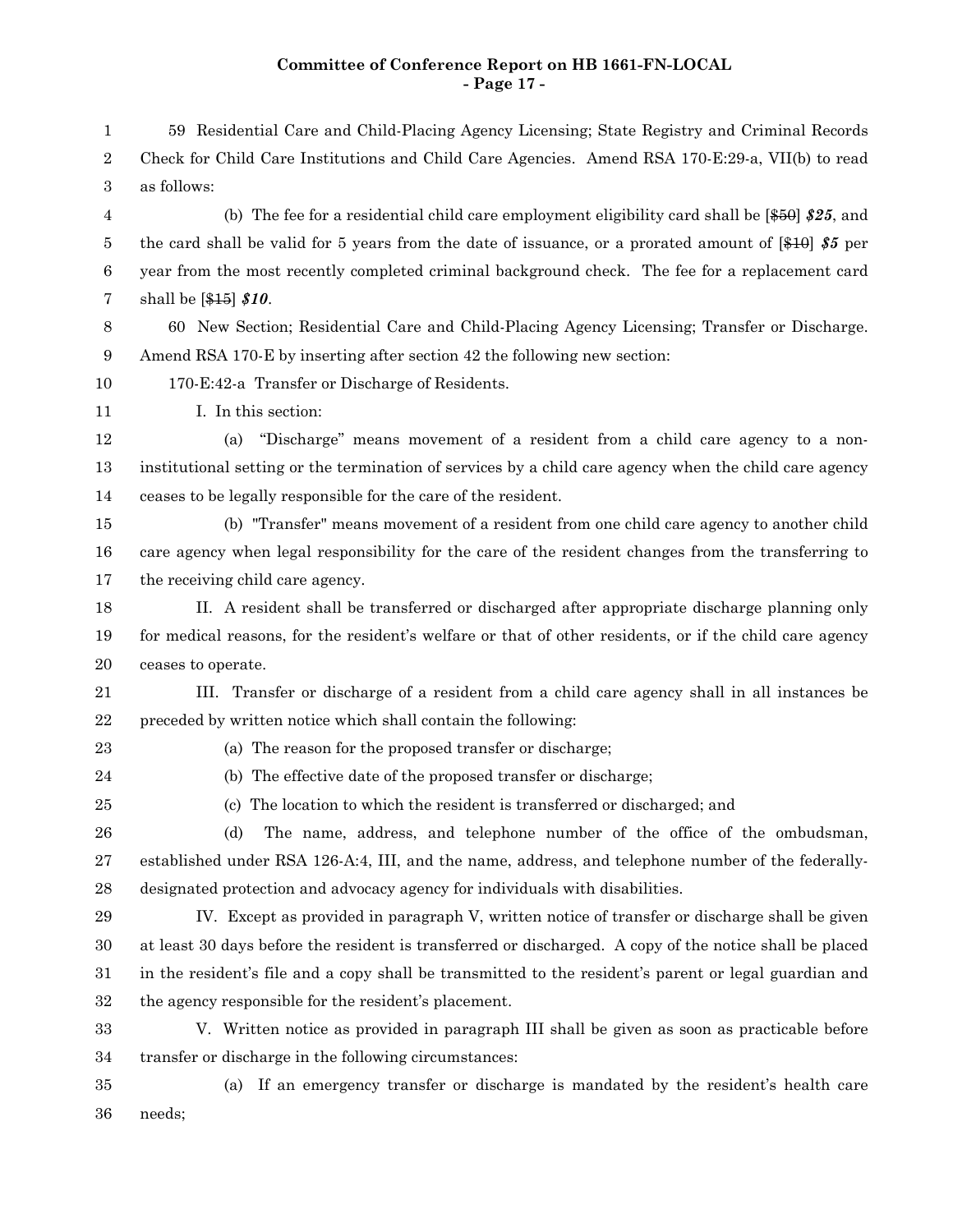# **Committee of Conference Report on HB 1661-FN-LOCAL - Page 18 -**

| $\mathbf{1}$ | (b) If the transfer or discharge is mandated by the health or safety of other individual's                |
|--------------|-----------------------------------------------------------------------------------------------------------|
| $\,2$        | in the child care agency;                                                                                 |
| $\,3$        | (c) If the transfer or discharge is appropriate because the resident's needs cannot be met                |
| 4            | in the child care agency;                                                                                 |
| 5            | (d) If the transfer or discharge is appropriate because the resident's health has improved                |
| $\,6$        | sufficiently so the resident no longer needs the services provided by the child care agency;              |
| 7            | (e) If the transfer or discharge is mandated by court order;                                              |
| 8            | (f) If the resident has reached the age of $21$ ; or                                                      |
| 9            | (g) If the resident has resided in the child care agency for less than 30 days.                           |
| 10           | VI. For the purposes of this section, "transfer" or "discharge" shall not include transfers or            |
| 11           | discharges initiated at the request of the resident's parent or legal guardian.                           |
| 12           | VII. If the resident's parent or legal guardian wishes to have the resident relocate to another           |
| 13           | child care agency or place, the resident shall be relocated according to the resident's parent's or legal |
| 14           | guardian's wishes; provided that the resident's parent or legal guardian gives written notice of such     |
| 15           | relocation to the child care agency.                                                                      |
| 16           | VIII. For the purposes of this section, transfer shall not include the temporary movement of              |
| 17           | a resident from a facility to a hospital or other location for emergency medical treatment.               |
| 18           | IX. The provisions of this section shall not apply to foster family homes, as defined in RSA              |
| 19           | 170-E:25.                                                                                                 |
| $20\,$       | 61 Department of Health and Human Services; Medicaid Reimbursement Rates for Hospital                     |
| 21           | Birthing Services.                                                                                        |
| $22\,$       | I. In order to ensure adequate access to labor services for women in New Hampshire, the                   |
| $\bf 23$     | department of health and human services shall increase the Medicaid reimbursement rate for                |
| $\bf{24}$    | facility-based birthing services provided at hospitals by 25 percent, in the aggregate, based on the      |
| 25           | rate in effect as of June 30, 2022.                                                                       |
| ${\bf 26}$   | II. The commissioner of health and human services shall have the discretion to implement                  |
| $\sqrt{27}$  | the reimbursement increase to adjust for access risk geographically; provided that no critical access     |
| $\bf{28}$    | hospital or non-critical access hospital receives less than a 20 percent increase.                        |
| 29           | III. The sum of \$2,400,000 for the fiscal year ending June 30, 2023 is hereby appropriated to            |
| 30           | the department of health and human services for the purpose of increasing Medicaid reimbursement          |
| 31           | rates for hospital birthing services as provided in this section. The governor is authorized to draw a    |
| 32           | warrant for said sum out of any money in the treasury not otherwise appropriated.                         |
| $33\,$       | 62 New Paragraph; Out-of-State Providers; Consultation and Follow-up Care via Telehealth                  |
| 34           | Permitted. Amend RSA 310-A:1-g by inserting after paragraph VI the following new paragraph:               |
| 35           | VII. Physicians and physician assistants, governed by RSA 329 and RSA 328-D; advanced                     |
| 36           | practice nurses, governed by RSA 326-B and registered nurses under RSA 326-B employed by home             |
| $37\,$       | health care providers under RSA 151:2-b; midwives, governed by RSA 326-D; psychologists, governed         |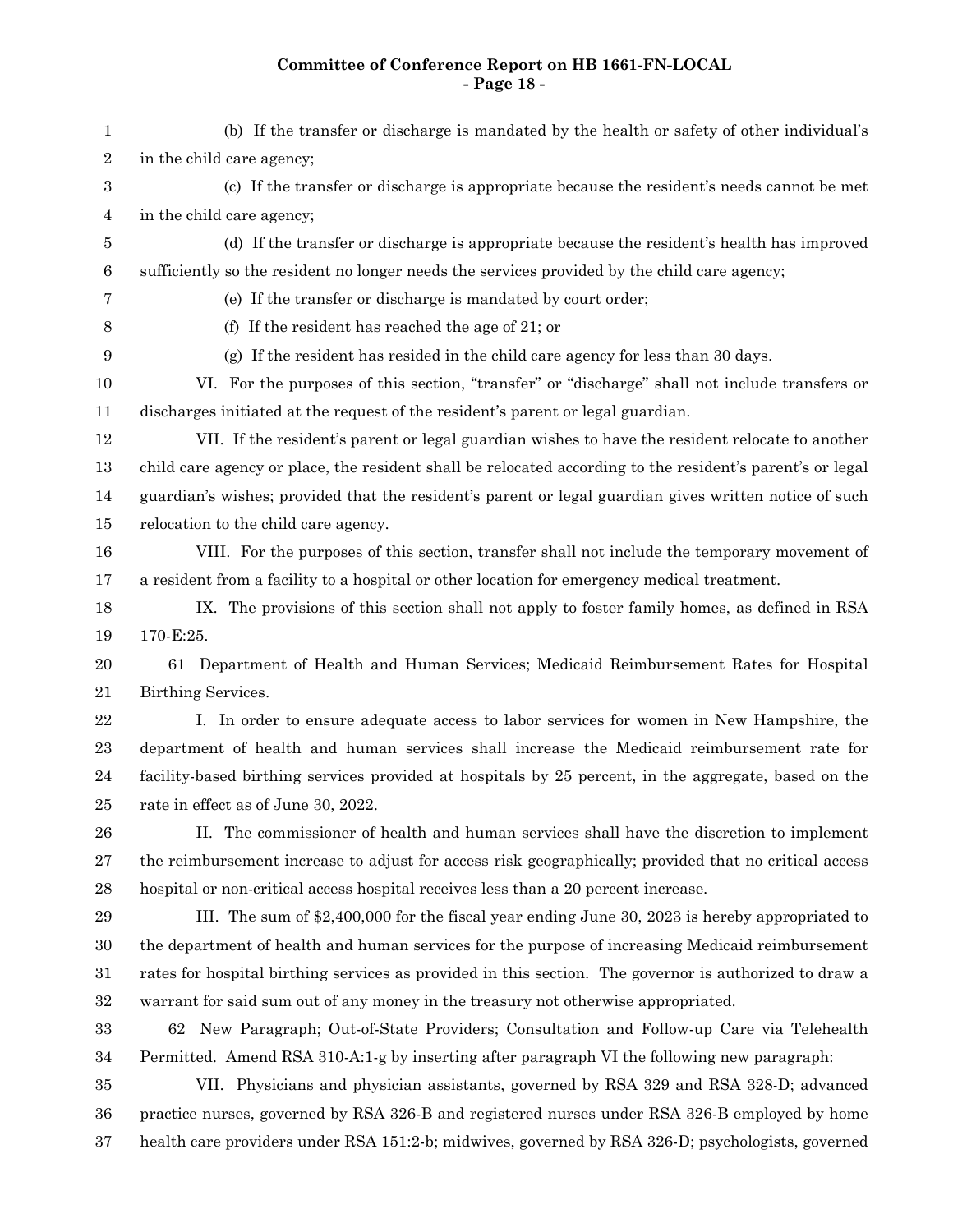## **Committee of Conference Report on HB 1661-FN-LOCAL - Page 19 -**

by RSA 329-B; allied health professionals, governed by RSA 328-F; dentists, governed by RSA 317-A; mental health practitioners governed by RSA 330-A; community mental health providers employed by community mental health programs pursuant to RSA 135-C:7; alcohol and other drug use professionals, governed by RSA 330-C; and dietitians, governed by RSA 326-H shall be authorized to provide consultation services or follow-up care via telehealth to a patient who previously received services from the provider in the state where the provider is licensed. 1 2 3 4 5 6

63 New Subparagraph; Departmental Administration; Registry Identification Cards. Amend RSA 126-X:4, II by inserting after subparagraph (g) the following new subparagraph: 7 8

(h) An attestation on a form issued by the department stating that the applicant has not been convicted of a felony offense. This attestation shall be subject to the penalties set forth in RSA 641:3 for unsworn falsification and this shall be noted on the form issued by the department. In addition, a designated caregiver shall promptly inform the department if convicted of a felony offense subsequent to being issued a registry identification card. 9 10 11 12 13

64 Repeal. RSA 126-X:4, II-a and II-b, relative to criminal background checks for caregivers, are repealed. 14 15

65 Departmental Administration; Registry Identification Cards. Amend RSA 126-X:4, III to read as follows: 16 17

III. The department shall verify the information contained in an application or renewal submitted pursuant to this section. The department shall approve or deny [an] *a complete* application or renewal for a qualifying patient within 15 days of receipt of the application. The department shall approve or deny [an] *a complete* application or renewal to serve as a designated caregiver within 15 days of receipt of the application [and the criminal history records check results]. The department may deny an application or renewal only if the applicant did not provide the information required pursuant to this section, or if the applicant previously had a registry identification card revoked for violating the provisions of this chapter or rules adopted by the department, or if the department determines that the information provided was falsified or did not meet the requirements of this chapter or rules adopted by the department. The department shall notify an applicant of the denial of an application. An applicant who is aggrieved by a department decision may request an administrative hearing at the department. 18 19 20 21 22 23 24 25 26 27 28 29

30 31

66 Alternative Treatment Centers; Requirements. Amend RSA 126-X:8, IV(a) to read as follows: IV.(a) [An alternative treatment center shall conduct] A state and federal criminal records

check *shall be required* for every person seeking to become a principal officer, board member, agent, volunteer, or employee *of an alternative treatment center* before the person begins working at the alternative treatment center pursuant to RSA [126-X:4, II-a] *126-X:8, IV-a*. An alternative treatment center shall not allow any person to be an alternative treatment center agent who: 32 33 34 35 36

37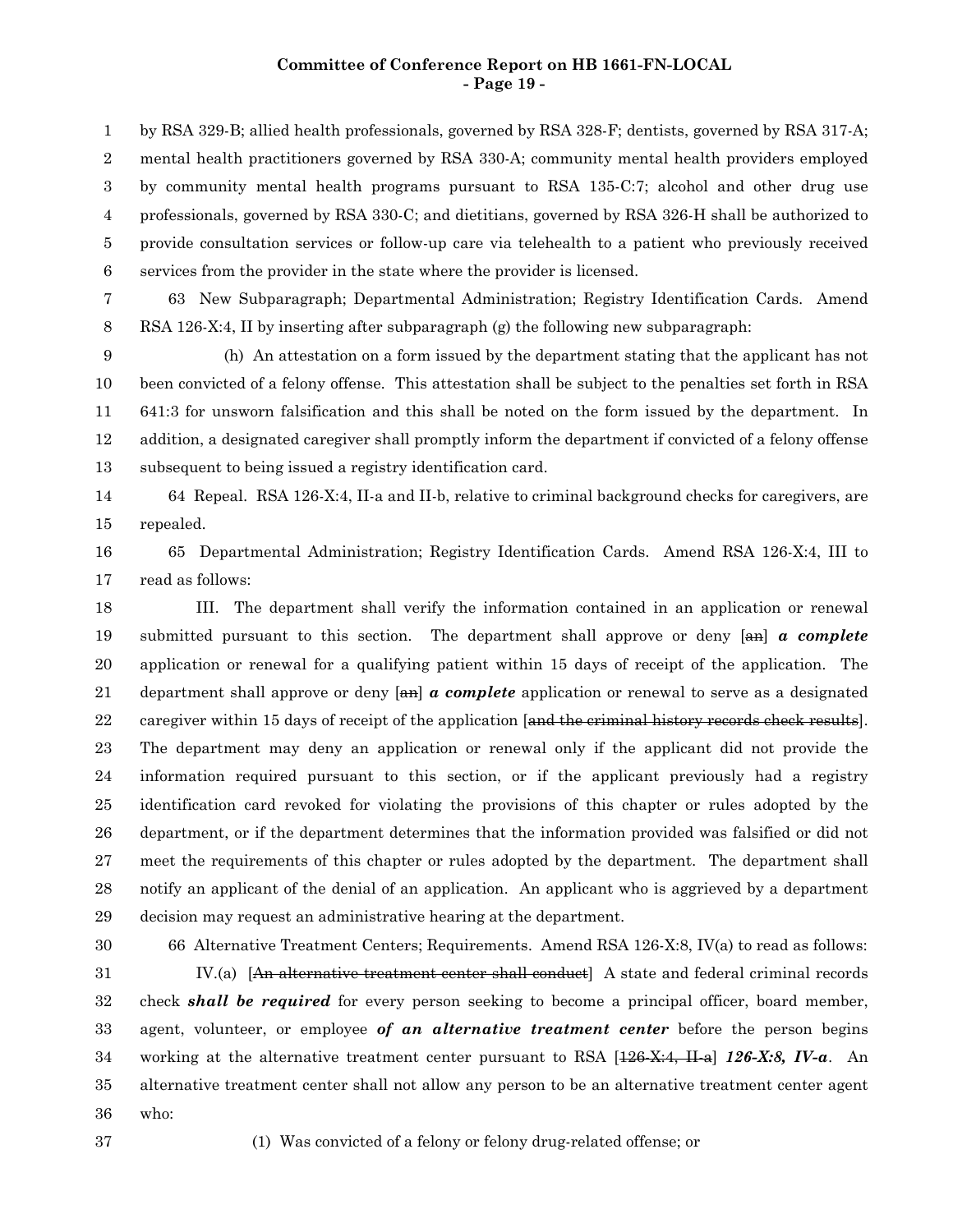# **Committee of Conference Report on HB 1661-FN-LOCAL - Page 20 -**

1

(2) Is under 21 years of age.

67 New Paragraph; Alternative Treatment Centers; Requirements; Criminal Background Check. Amend RSA 126-X:8 by inserting after paragraph IV the following new paragraph: 2 3

IV-a.(a) A person applying to be an alternative treatment center agent shall submit directly to the department of safety a criminal history records release form, as provided by the New Hampshire division of state police, authorizing the release of any felony convictions to the department. The applicant shall submit with the release form a complete set of electronic fingerprints taken by a qualified law enforcement agency or an authorized employee of the department of safety. In the event that the first set of fingerprints is invalid for whatever reason, a second set of fingerprints shall be necessary in order to complete the criminal history records check. If, after 2 attempts, a set of fingerprints is invalid due to insufficient pattern, the department may, in lieu of the criminal history records check, accept police clearances showing no felony convictions from every city, town, or county where the person has lived during the past 5 years. The division of state police shall conduct a criminal history records check through its records and through the Federal Bureau of Investigation. Upon completion of the records check, the division of state police shall report to the department whether or not there are any felony convictions. The department shall maintain the confidentiality of criminal history record information received pursuant to this section. The applicant shall bear the cost of a criminal history records check. 4 5 6 7 8 9 10 11 12 13 14 15 16 17 18

(b) Notwithstanding subparagraph IV(a), an alternative treatment center may make a conditional offer of employment and allow a person to begin working at or for the alternative treatment center while the results of the state and federal criminal history records check are pending, provided that: 19 20 21 22

(1) Prior to beginning employment, the person completes a statement stating that the person does not have any felony convictions in this or any other state, and such statement shall be subject to the penalties set forth in RSA 641:3 for unsworn falsification, which shall be noted on the form issued by the department; and 23 24 25 26

(2) The conditional employment granted shall be revoked immediately if the criminal history records check results show any felony convictions in this or any other state. 27 28

29

68 Child Protection Act; Confidentiality. Amend RSA 169-C:25, II to read as follows:

II. It shall be unlawful for any person present during a child abuse or neglect hearing to disclose any information concerning the hearing that may identify a child or parent who is involved in the hearing without the prior permission of the court. Any person who knowingly violates this provision shall be guilty of a [misdemeanor] *violation*. 30 31 32 33

69 New Subparagraph; Services for Children, Youth and Families; Confidentiality of Case Records. Amend RSA 170-G:8-a, VI by inserting after subparagraph (b) the following new subparagraph: 34 35 36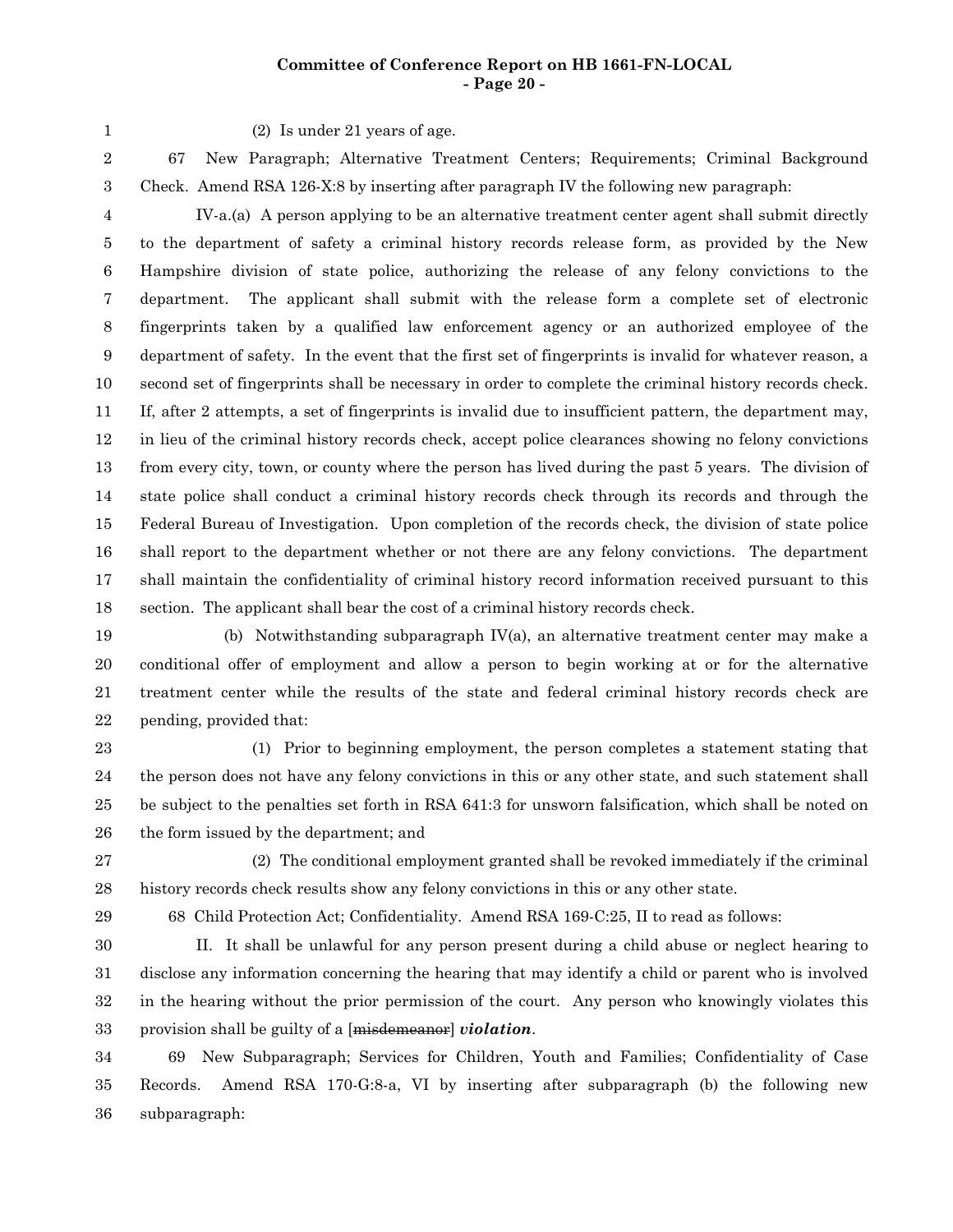#### **Committee of Conference Report on HB 1661-FN-LOCAL - Page 21 -**

(c) Nothing in this section shall be construed to prevent a parent, guardian, immediate family member, or their counsel from releasing any records with the name of the child redacted. 1 2

70 Local Land Use Boards; Training. RSA 673:3-a is repealed and reenacted to read as follows:

673:3-a Training. Any member of a zoning board of adjustment or planning board may complete training offered by the office of planning and development or another organization that provides similar training covering the processes, procedures, regulations, and statutes related to the board on which the member serves. The office of planning and development shall develop standard selftraining materials and corresponding tests for zoning boards of adjustment and planning boards which shall be provided to members free of charge. The office of planning and development may provide other types of training, which may be designed in a variety of formats including, but not limited to, web-based, distance learning, or traditional classroom style. For purposes of this section, the term "member" includes regular and alternate members of zoning boards of adjustment and planning boards. 4 5 6 7 8 9 10 11 12 13

3

71 New Paragraph; Local Land Use Boards; Staff; Finance. Amend RSA 673:16 by inserting after paragraph II the following new paragraph: 14 15

III. Any fee which a city or town imposes on an applicant pursuant to this title shall be published in a location accessible to the public during normal business hours. Any fee not published in accordance with this paragraph at the time an applicant submits an application shall be considered waived for purposes of that application. A city or town may comply with the requirements of this section by publicly posting a list of fees at the city or town hall or by publishing a list of fees on the city or town's Internet website. 16 17 18 19 20 21

72 New Paragraph; Local Land Use Planning and Regulatory Powers; Zoning. Amend RSA 674:17 by inserting after paragraph III the following new paragraph: 22 23

IV. If a municipality allows an increased density, reduced lot size, expedited approval, or other dimensional or procedural incentive under this section for the development of housing for older persons, as defined and regulated pursuant to RSA 354-A:15, VIII, it may allow the same incentive for the development of workforce housing as defined in RSA 674:58, IV. Beginning July 1, 2023, incentives established for housing for older persons shall be deemed applicable to workforce housing development. 24 25 26 27 28 29

73 Planning and Zoning; Administrative and Enforcement Procedures; Issuance of Decision. Amend RSA 676:3, I to read as follows: 30 31

I. The local land use board shall issue a final written decision which either approves or disapproves an application for a local permit and make a copy of the decision available to the applicant. *The decision shall include specific written findings of fact that support the decision. Failure of the board to make specific written findings of fact supporting a disapproval shall be grounds for automatic reversal and remand by the superior court upon appeal, in accordance with the time periods set forth in RSA 677:5 or RSA 677:15,* 32 33 34 35 36 37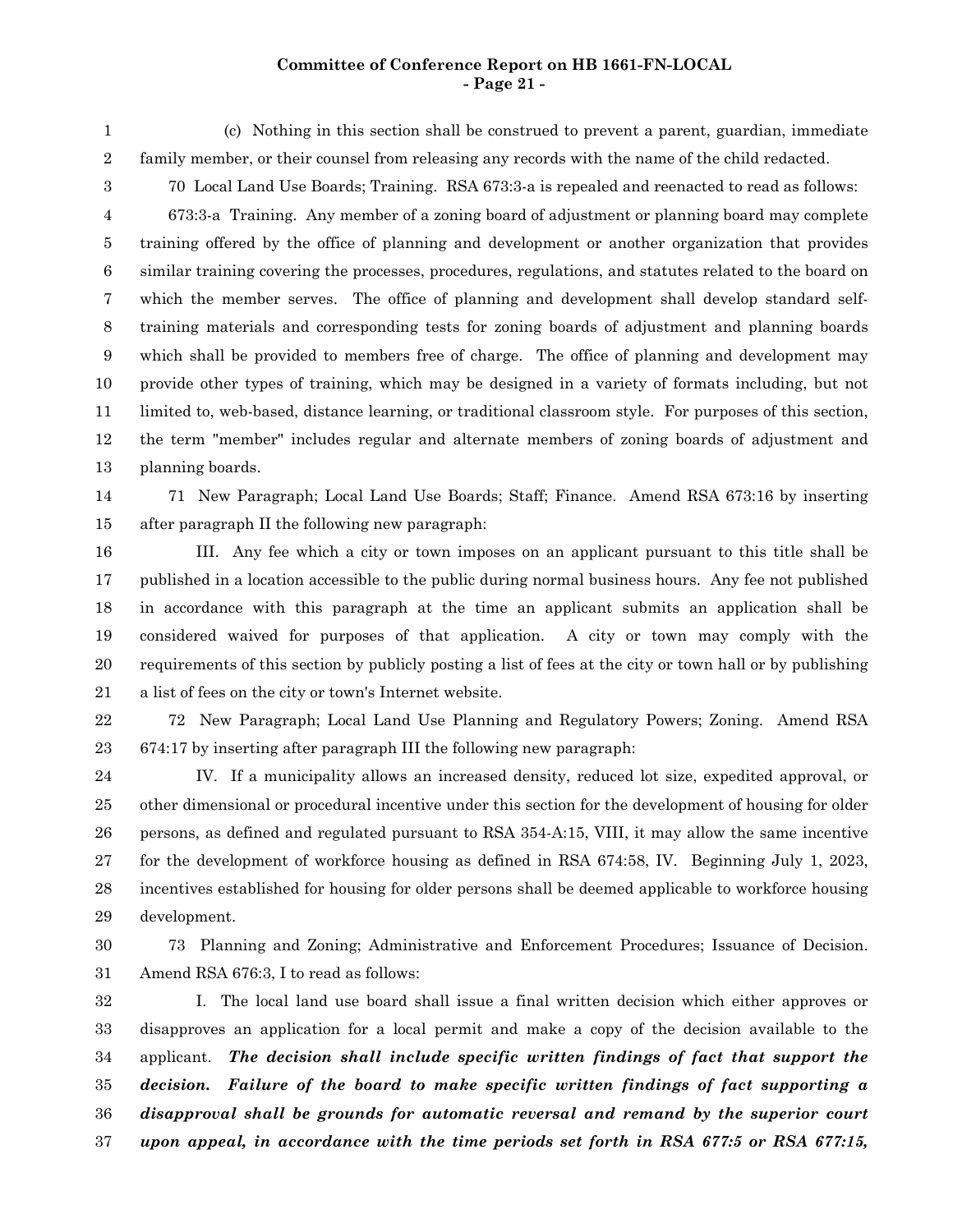#### **Committee of Conference Report on HB 1661-FN-LOCAL - Page 22 -**

*unless the court determines that there are other factors warranting the disapproval.* If the application is not approved, the board shall provide the applicant with written reasons for the disapproval. If the application is approved with conditions, the board shall include in the written decision a detailed description of all conditions necessary to obtain final approval. 1 2 3 4

74 New Paragraph; Powers of Zoning Board of Adjustment. Amend RSA 674:33 by inserting after paragraph VII the following new paragraph: 5 6

VIII. Upon receipt of any application for action pursuant to this section, the zoning board of adjustment shall begin formal consideration and shall approve or disapprove such application within 90 days of the date of receipt, provided that the applicant may waive this requirement and consent to such extension as may be mutually agreeable. If a zoning board of adjustment determines that it lacks sufficient information to make a final decision on an application and the applicant does not consent to an extension, the board may, in its discretion, deny the application without prejudice, in which case the applicant may submit a new application for the same or substantially similar request for relief. 7 8 9 10 11 12 13 14

15

75 Planning Board; Board's Procedures on Plats. Amend RSA 676:4, I(c) to read as follows:

(c)(1) The board shall, at the next regular meeting or within 30 days following the delivery of the application, for which notice can be given in accordance with the requirements of subparagraph (b), determine if a submitted application is complete according to the board's regulation and shall vote upon its acceptance. Upon determination by the board that a submitted application is incomplete according to the board's regulations, the board shall notify the applicant of the determination in accordance with RSA 676:3, which shall describe the information, procedure, or other requirement necessary for the application to be complete. Upon determination by the board that a submitted application is complete according to the board's regulations, the board shall begin formal consideration and shall act to approve, conditionally approve as provided in subparagraph (i), or disapprove within 65 days, subject to extension or waiver as provided in subparagraph (f). In the case of a determination by the board that the application is a development of regional impact requiring notice in accordance with RSA 36:57, III, the board shall have an additional 30 days to act to approve, conditionally approve, as provided in subparagraph (i), or disapprove. [Upon failure of the board to approve, conditionally approve, or disapprove the application, the selectmen or city council shall, upon request of the applicant, immediately issue an order directing the board to act on the application within 30 days.] *If the board determines that it lacks sufficient information to make a final decision on an application and the applicant does not consent to an extension pursuant to subparagraph (f), the board may, in its discretion, deny the application without prejudice, in which case the applicant may resubmit the same or a substantially similar application.* If the planning board does not act on the application within that [30-day] *65* day time period, then [within 40 days of the issuance of the order,] the selectmen or city council shall certify on the applicant's application that the plat is approved pursuant to this paragraph. 16 17 18 19 20 21 22 23 24 25 26 27 28 29 30 31 32 33 34 35 36 37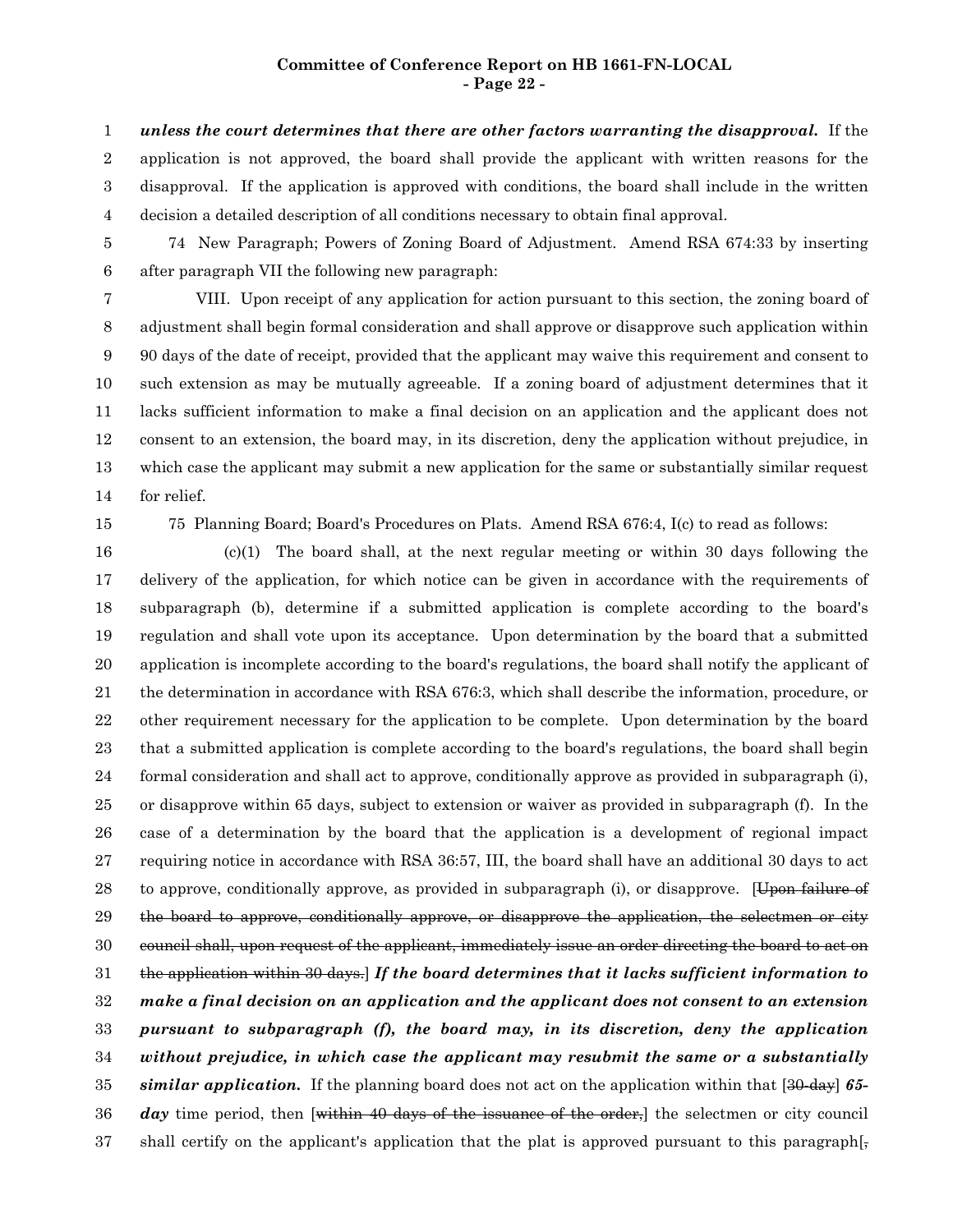#### **Committee of Conference Report on HB 1661-FN-LOCAL - Page 23 -**

unless within those 40 days the selectmen or city council has identified in writing some specific subdivision regulation or zoning or other ordinance provision with which the application does not eomply]. Such a certification, citing this paragraph, shall constitute final approval for all purposes including filing and recording under RSA 674:37 and 676:18, and court review under RSA 677:15. (2) Failure of the selectmen or city council to [issue an order to the planning board under subparagraph (1), or to certify approval of the plat upon the planning board's failure to [comply with the order,] *act within the required time period* shall constitute grounds for the superior court, upon petition of the applicant, to issue an order approving the application  $If$  the court determines that the proposal complies with existing subdivision regulations and zoning or other ordinances]. *The superior court shall act upon such a petition within 30 days.* If the court determines that the failure of the selectmen or the city council to act was not justified, the court may order the municipality to pay the applicant's reasonable costs, including attorney's fees, incurred in securing such order. 76 Planning Board; Board's Procedures on Plats. Amend RSA 676:4, I(f) to read as follows: (f) [The planning board may apply to the selectmen or city council for an extension not to exceed an additional 90 days before acting to approve or disapprove an application.] The applicant may waive the requirement for planning board action within the time periods specified in subparagraph (c) and consent to such extension as may be mutually agreeable. 77 New Subdivision; Fee Shifting and Posting of Bond. Amend RSA 677 by inserting after section 19 the following new subdivision: Fee Shifting and Posting of Bond 677:20 Fee Shifting and Posting of Bond. I. Whenever an appeal to the superior court is initiated under this chapter, the court may in its discretion require the person or persons appealing to file a bond with sufficient surety for such a sum as shall be fixed by the court to indemnify and save harmless the person or persons in whose favor the decision was rendered from damages and costs which he or she may sustain in case the decision being appealed is affirmed. II. In any appeal initiated under this chapter the court may, subject to the provisions of this paragraph or any other provision of law, award attorney's fees and costs to the prevailing party. Costs and attorney's fees shall not be allowed against a local land use board unless it shall appear to the court that the board, in making the decision from which the appeal arose, acted with gross negligence, in bad faith, or with malice. Costs and attorney's fees shall not be allowed against the party appealing from the decision of a local land use board unless it shall appear to the court that said party acted in bad faith or with malice in appealing to court. 1 2 3 4 5 6 7 8 9 10 11 12 13 14 15 16 17 18 19 20 21 22 23 24 25 26 27 28 29 30 31 32 33 34

78 Municipal Economic Development and Revitalization Districts; Definition of Public Use. Amend RSA 162-K:2, IX-a to read as follows: 35 36

IX-a. "Public use" means: 37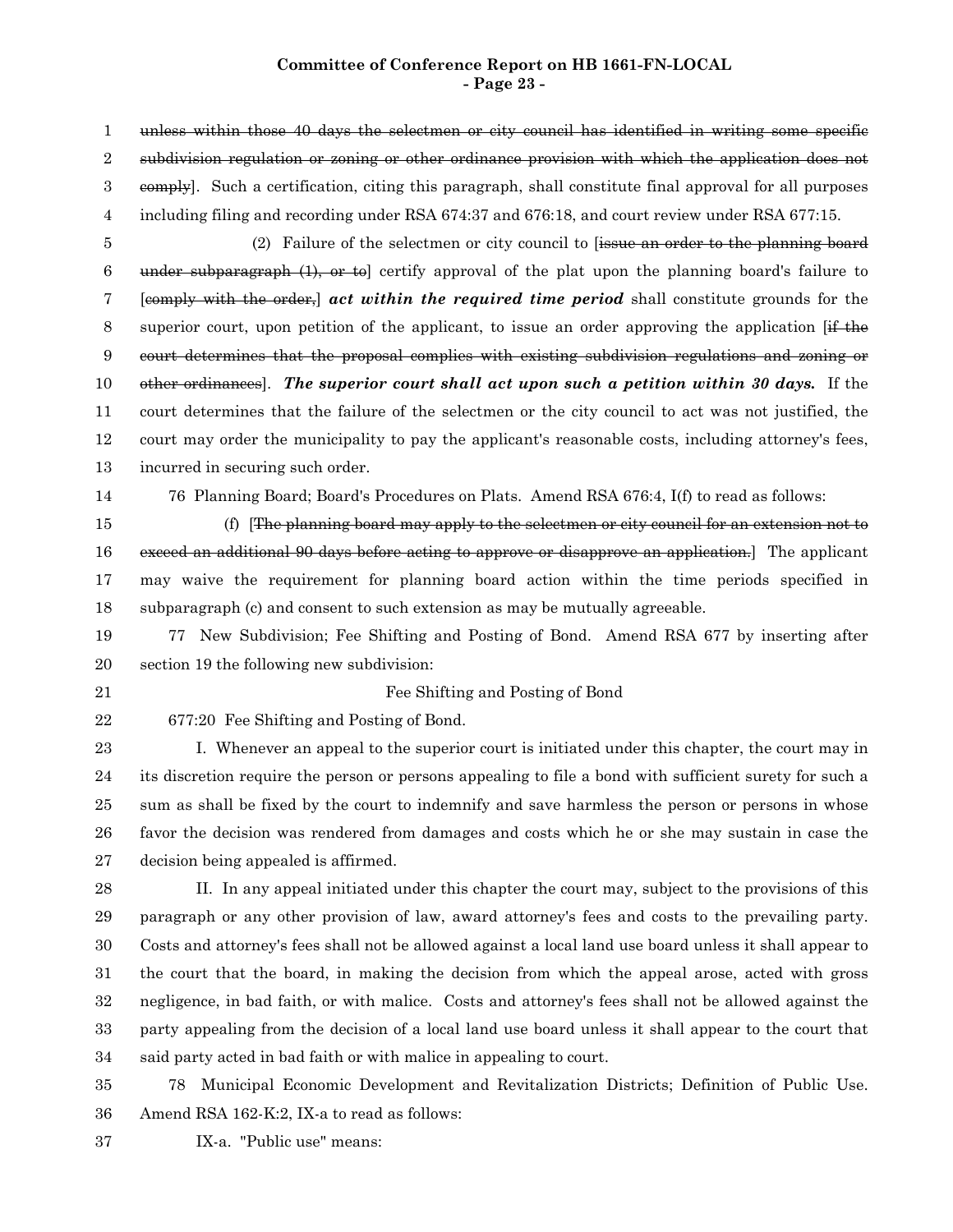# **Committee of Conference Report on HB 1661-FN-LOCAL - Page 24 -**

(a)(1) The possession, occupation, and enjoyment of real property by the general public or governmental entities[;] *.* (2) The acquisition of any interest in real property necessary to the function of a public or private utility or common carrier either through deed of sale or lease[;]*.* (3) The acquisition of real property to remove structures beyond repair, public nuisances, structures unfit for human habitation or use, and abandoned property when such structures or property constitute a menace to health and safety[; and]*.* (4) Private use that occupies an incidental area within a public use; provided, that no real property shall be condemned solely for the purpose of facilitating such incidental private use. *(5) If separately adopted by the city or town by the procedure described in RSA 162-K:1, the acquisition of real property to construct housing units which meet the definition of workforce housing contained in RSA 674:58, IV, whether or not such construction results from private development or private commercial enterprise. The municipality shall not acquire property for this purpose through the powers of eminent domain.* (b) Except as provided in subparagraphs (a)(2)*,* [and] (4)*, and (5)* of this paragraph, public use shall not include the public benefits resulting from private economic development and private commercial enterprise, including increased tax revenues and increased employment opportunities. 79 Municipal Economic Development and Revitalization Districts; District Establishment and Development Programs; Authority to Acquire, Construct, and Promote Residential Development and Housing Stock. Amend RSA 162-K:6, III(h) and (i) to read as follows: (h) Lease all or portions of basements, ground and second floors of the public buildings constructed in the district; [and] (i) Negotiate the sale or lease of property for private development if the development is consistent with the development program for the district[.] *; and (j) If separately adopted by the city or town by the procedure described in RSA 162-K:1, acquire, construct, reconstruct, improve, alter, extend, operate, maintain or promote residential developments aimed at increasing the available housing stock within the municipality.* 80 Effective Date. I. Sections 1-5, 7-9, 12, 21, 22, 28, 34, 58, 59, and 61 of this act shall take effect July 1, 2022. II. Sections 23, 29, 70-74, and 76-79 of this act shall take effect 60 days after its passage. III. Sections 6, 31-33 of this act shall take effect June 30, 2022. IV. Sections 13, 14, 68, and 75 of this act shall take effect January 1, 2023. V. Sections 63-67 of this act shall take effect 30 days after its passage. VI. The remainder of this act shall take effect upon its passage. 1 2 3 4 5 6 7 8 9 10 11 12 13 14 15 16 17 18 19 20 21 22 23 24 25 26 27 28 29 30 31 32 33 34 35 36 37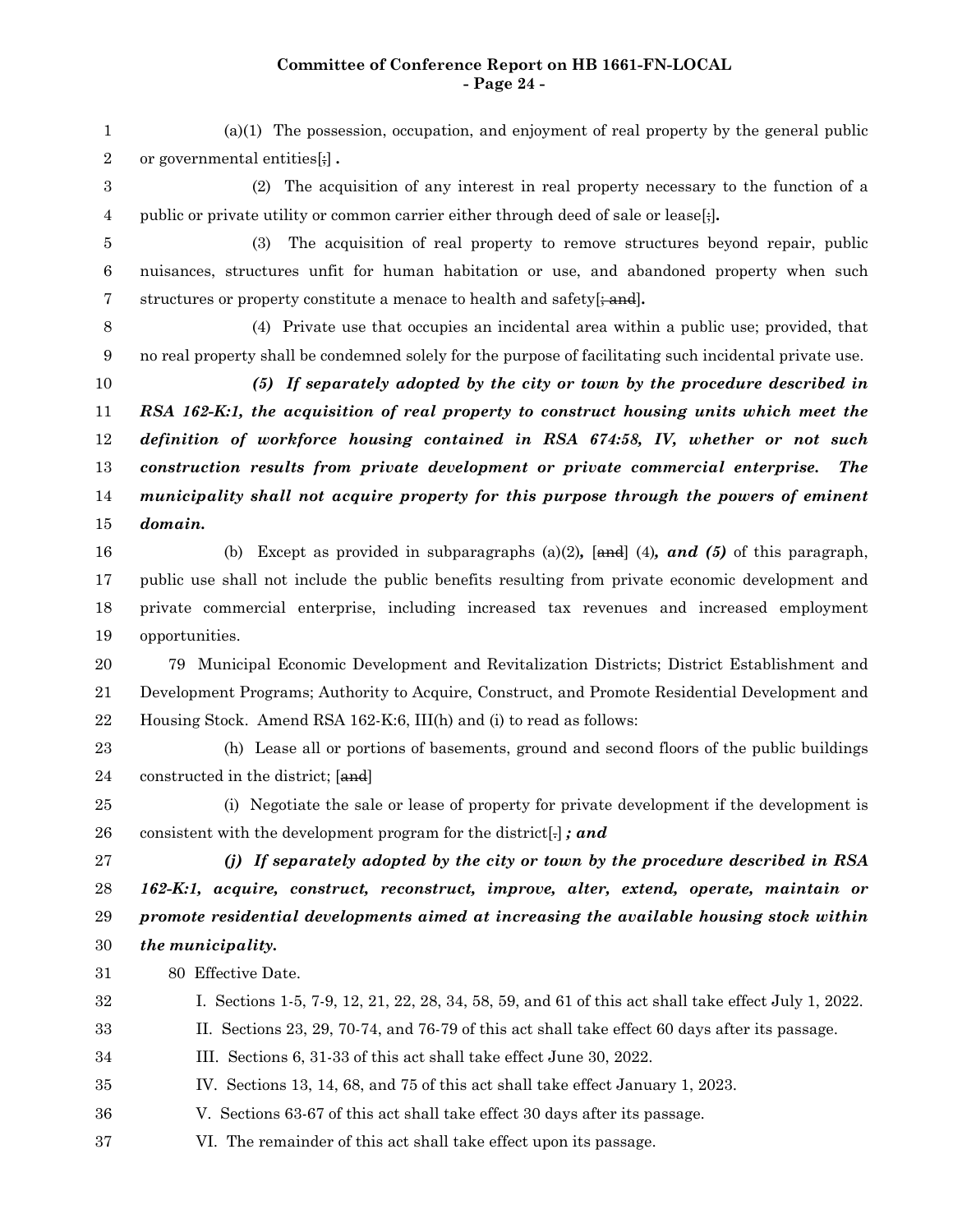# **Committee of Conference Report on HB 1661-FN-LOCAL - Page 25 -**

The signatures below attest to the authenticity of this Report on HB 1661-FN-LOCAL, relative to regional career technical education agreements and relative to an appropriation for constructing a legislative parking garage.

\_\_\_\_\_\_\_\_\_\_\_\_\_\_\_\_\_\_\_\_\_\_\_\_\_\_\_\_\_\_\_\_\_\_\_\_\_\_\_\_\_ \_\_\_\_\_\_\_\_\_\_\_\_\_\_\_\_\_\_\_\_\_\_\_\_\_\_\_\_\_\_\_\_\_\_\_\_\_\_\_

\_\_\_\_\_\_\_\_\_\_\_\_\_\_\_\_\_\_\_\_\_\_\_\_\_\_\_\_\_\_\_\_\_\_\_\_\_\_\_\_\_ \_\_\_\_\_\_\_\_\_\_\_\_\_\_\_\_\_\_\_\_\_\_\_\_\_\_\_\_\_\_\_\_\_\_\_\_\_\_\_

\_\_\_\_\_\_\_\_\_\_\_\_\_\_\_\_\_\_\_\_\_\_\_\_\_\_\_\_\_\_\_\_\_\_\_\_\_\_\_\_\_ \_\_\_\_\_\_\_\_\_\_\_\_\_\_\_\_\_\_\_\_\_\_\_\_\_\_\_\_\_\_\_\_\_\_\_\_\_\_\_

Conferees on the Part of the Senate Conferees on the Part of the House

Sen. Bradley, Dist. 3 Rep. Ladd, Graf. 4

Sen. Hennessey, Dist. 1 Rep. Umberger, Carr. 2

Sen. D'Allesandro, Dist. 20 Rep. Cordelli, Carr. 4

Rep. Packard, Rock. 5

\_\_\_\_\_\_\_\_\_\_\_\_\_\_\_\_\_\_\_\_\_\_\_\_\_\_\_\_\_\_\_\_\_\_\_\_\_\_\_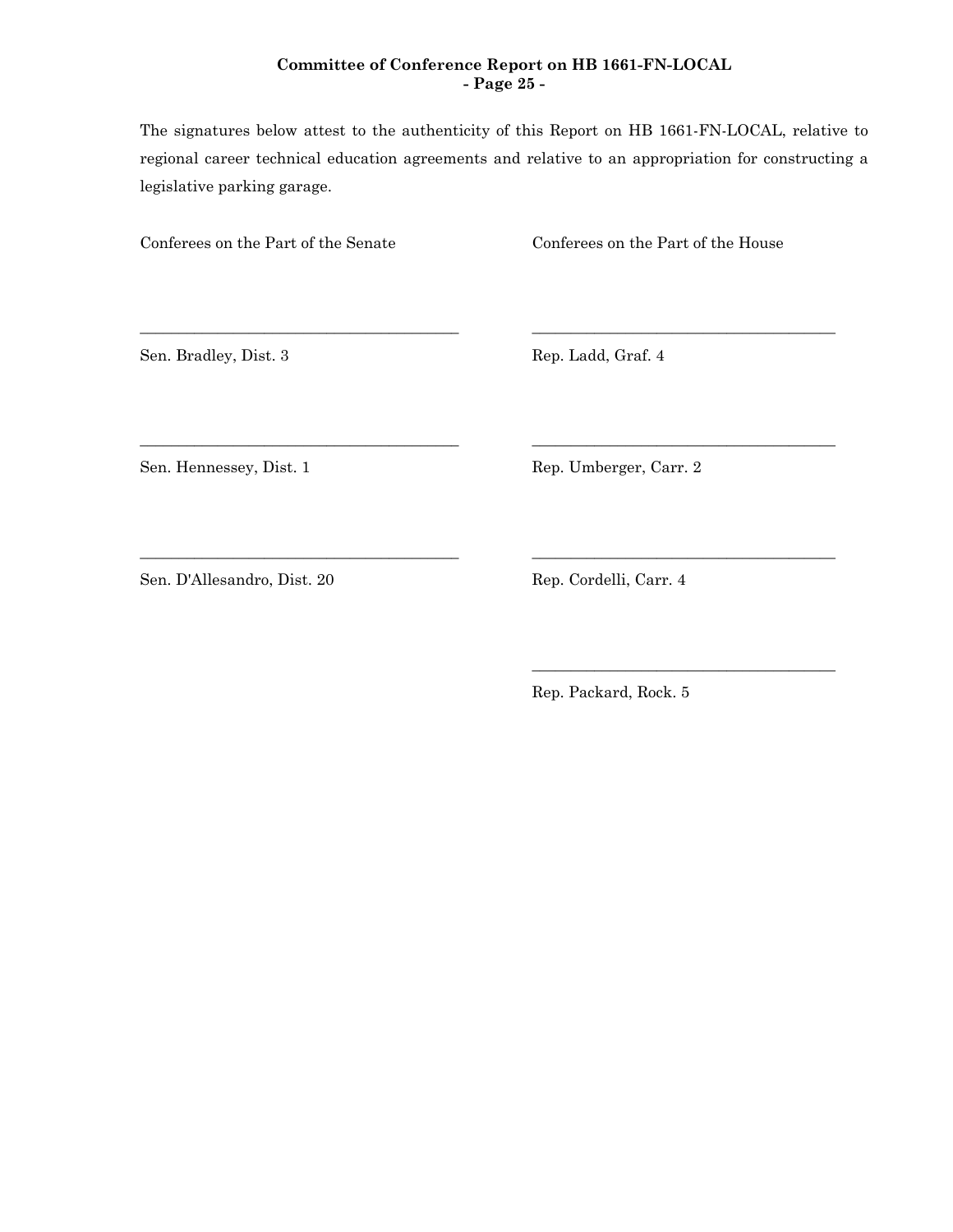## **Committee of Conference Report on HB 1661-FN-LOCAL - Page 26 -**

2022-2088-CofC

#### AMENDED ANALYSIS

This bill:

1. Requires sending district schools and career and technical education (CTE) centers to enter into an agreement to include scheduling, access, transportation, and credits for CTE students.

2. Makes an appropriation for preliminary design, engineering, and site work for a new legislative parking garage and for costs for relocating the department of justice.

3. Establishes a special fund for administration of opioid treatment programs.

4. Establishes a pilot program plan for individuals with developmental disabilities, requires approval of the fiscal committee for implementation of the program, and makes an appropriation for this purpose.

5. Revises the department's authority to recover unauthorized payments by the state.

6. Repeals certain reporting requirements.

7. Establishes investigatory procedures and licensing criteria for recreational camps.

8. Allows for alternative service of process under RSA 169-C when a child's parent cannot be located.

9. Creates a separate category of foster care license for kinship care homes.

10. Removes the requirement that the department charge premiums for medical assistance provided under MEAD and MOAD.

11. Allows the department to address the court in guardianship and spousal support cases involving Medicaid recipients or suspected victims of abuse or exploitation.

12. Directs the department to submit a Medicaid state plan amendment to allow certain family caregivers or legally responsible persons of Medicaid recipients to serve as personal care attendants and makes an appropriation for this purpose.

13. Modifies the blood test requirement for purposes of lead paint poisoning prevention and control.

14. Clarifies the food service licensure exemption for recreational camps.

15 Revises certain department of health and human services employee position titles.

16. Provides shift differential payments to clinical staff at New Hampshire hospital and the Glencliff home and makes an appropriation for this purpose.

17. Establishes new positions for inpatient treatment of children's behavioral health.

18. Permits salary adjustments for recruitment or retention of classified clinical positions at New Hampshire hospital and the Glencliff home.

19. Removes references to the Anna Philbrook center, Laconia state school, and Laconia developmental services and inserts a reference to Hampstead hospital.